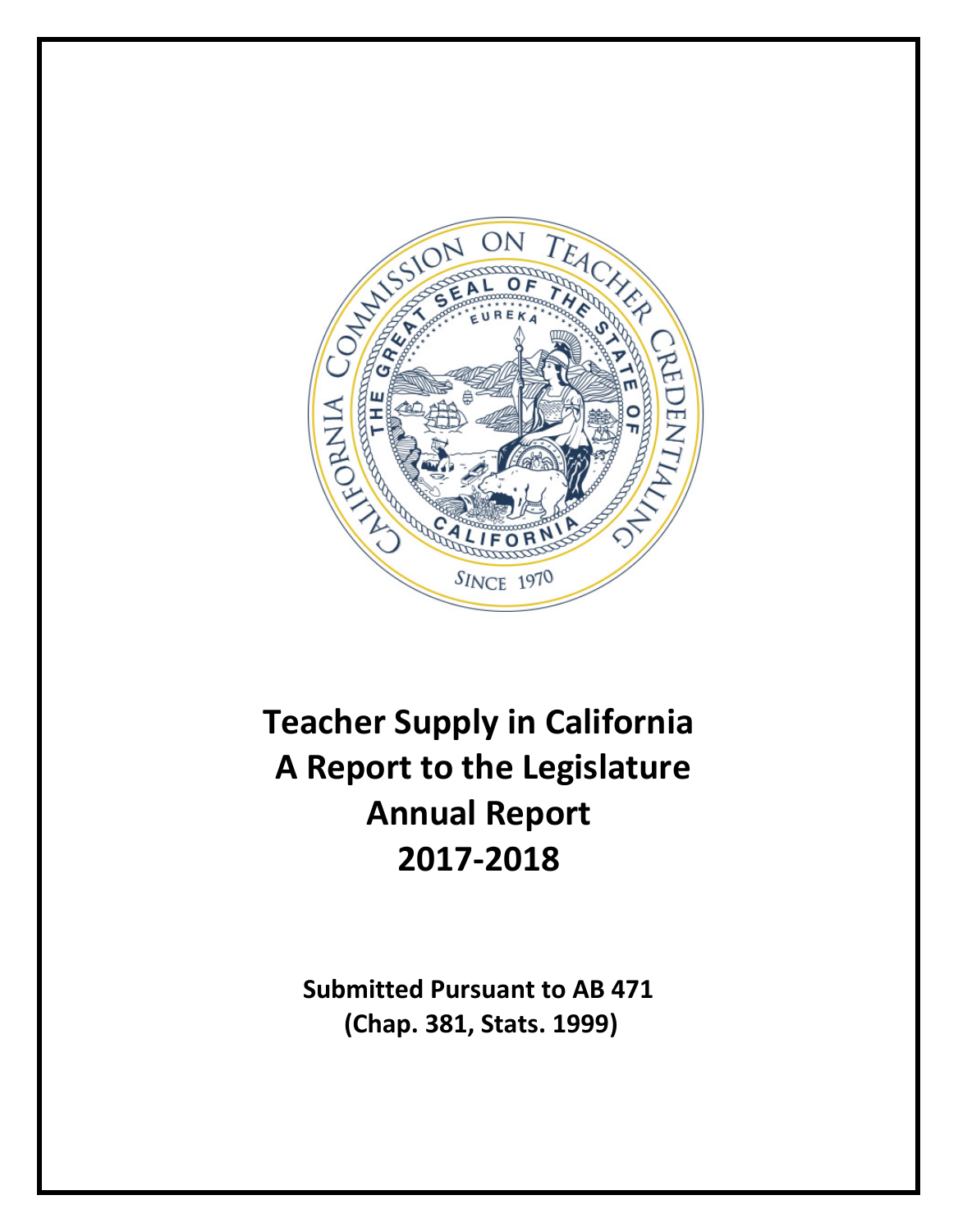This report was developed by Marjorie A. Suckow and Phi Phi Lau of the Professional Services Division of the Commission on Teacher Credentialing. For more information about the content of this report, contact [msuckow@ctc.ca.gov.](mailto:msuckow@ctc.ca.gov)

April 2019

This report, like other publications of the Commission on Teacher Credentialing, is not copyrighted. It may be reproduced in the public interest, but proper attribution is requested.

Commission on Teacher Credentialing 1900 Capitol Avenue Sacramento, CA 95811

This report is available at http://www.ctc.ca.gov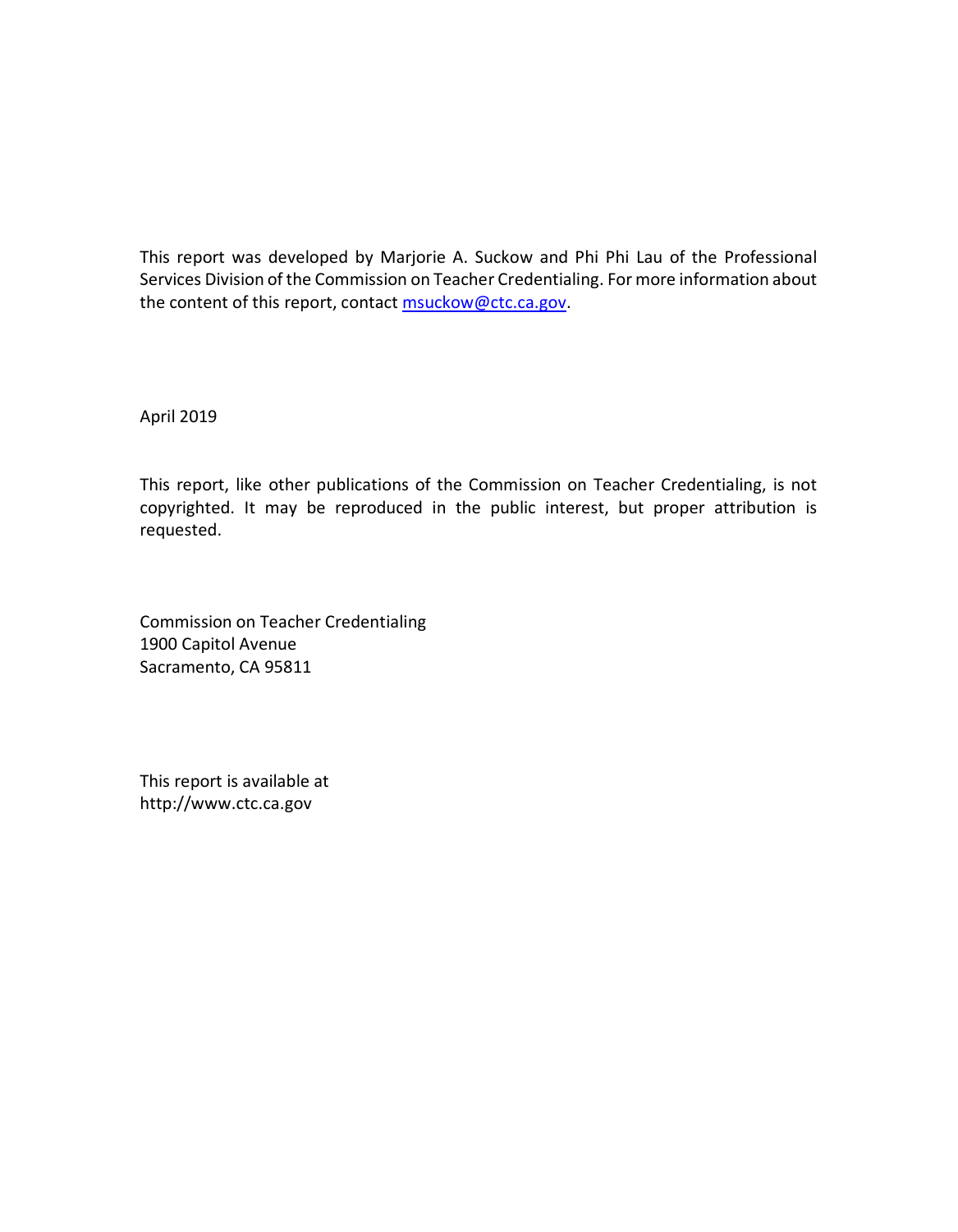# **Commission on Teacher Credentialing**



1900 Capitol Avenue Sacramento, CA 95811

(916) 322-6253

Mary Vixie Sandy Executive Director

| Allavie, Kathleen                       | <b>School Board Member</b>                                                | 2020    |
|-----------------------------------------|---------------------------------------------------------------------------|---------|
| Barnes, Kirsten                         | Non-Administrative Services<br>Representative                             | 2020    |
| Cooney, C. Michael                      | <b>Public Representative</b>                                              | 2021    |
| De La Torre-Escobedo,<br>Marysol        | <b>Teacher Representative</b>                                             | 2019    |
| Gonzalez, José                          | <b>Administrative Services</b><br>Representative                          | 2019    |
| Hartwig, Johanna                        | <b>Public Representative</b>                                              | 2020    |
| Hinde, Alicia                           | <b>Teacher Representative</b>                                             | 2020    |
| Jackson, Terri<br>Alcala, Lupita Cortez | Designees, Superintendent of<br><b>Public Instruction</b>                 | Ongoing |
| Klatt, Bonnie                           | <b>Teacher Representative</b>                                             | 2021    |
| Kung, Kevin                             | <b>Teacher Representative</b>                                             | 2020    |
| Marks, Jane                             | <b>Teacher Representative</b>                                             | 2021    |
| Martinez, Monica                        | <b>Public Representative</b>                                              | 2021    |
| Redmond, Castle                         | <b>Public Representative</b>                                              | 2019    |
| Rodriguez, Haydee                       | <b>Teacher Representative</b>                                             | 2020    |
| Sloan, Tine                             | <b>Faculty Member</b>                                                     | 2021    |
| <b>Ex-Officio Members</b>               |                                                                           |         |
| Browne, Kathryn                         | <b>California Community Colleges</b>                                      |         |
| Grenot-Scheyer,<br>Marquita             | California State University                                               |         |
| Wall, Andrew                            | Association of Independent California<br><b>Colleges and Universities</b> |         |
|                                         |                                                                           |         |

#### **Vision Statement**

All of California's students, preschool through grade 12, are inspired and prepared to achieve their highest potential by well prepared and exceptionally qualified educators.

#### **Mission Statement**

To ensure integrity, relevance, and high quality in the preparation, certification, and discipline of the educators who serve all of California's diverse students.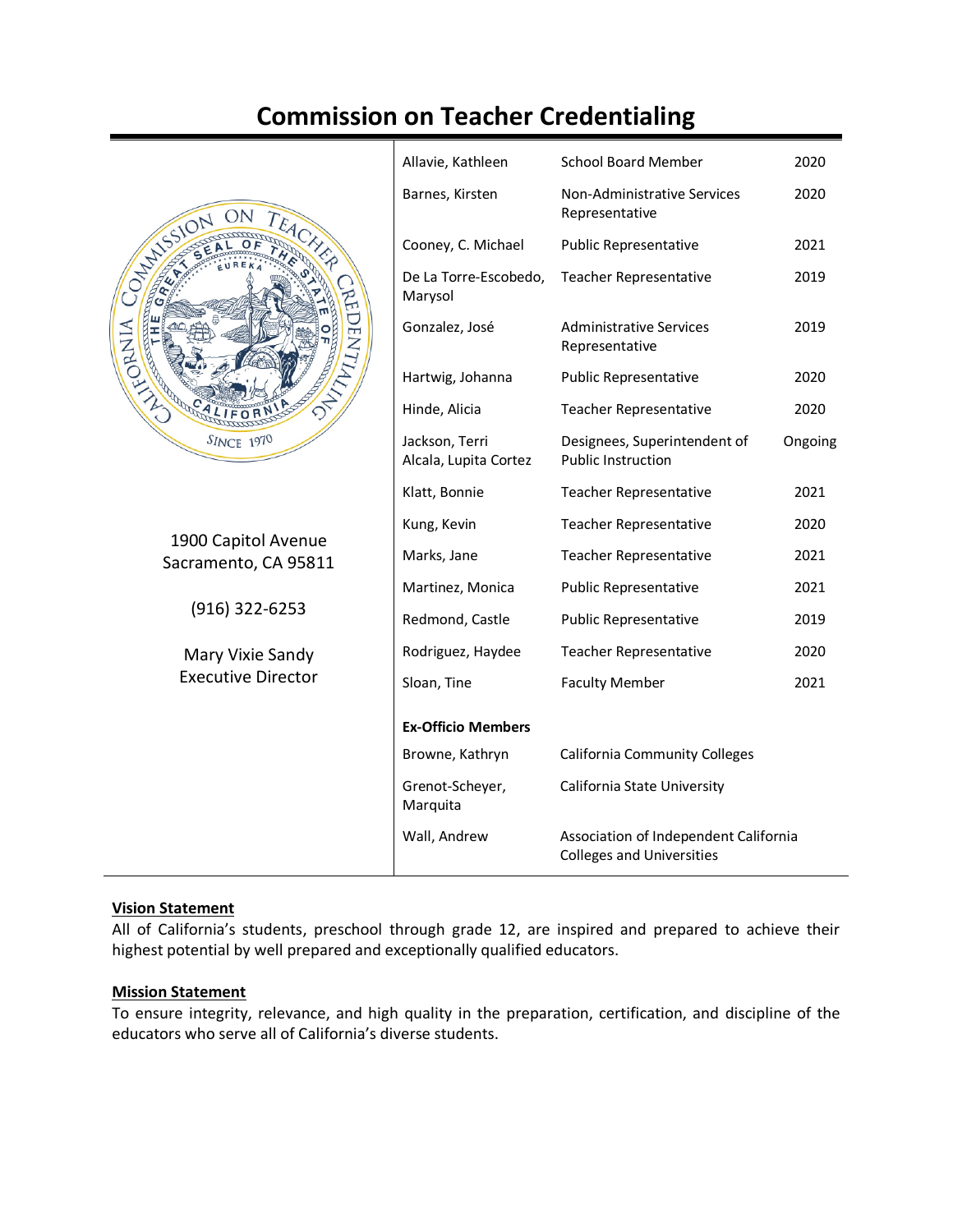# **Executive Summary**

Determining teacher supply in California is essential for policymakers as they analyze how current statutes and policies impact teacher recruitment, teaching incentives and teacher preparation. This report provides data collected by the Commission on Teacher Credentialing (Commission) and addresses several questions regarding the supply of teachers newly available to teach in California classrooms.

Education Code §44225.6 (Assembly Bill 471, Chap. 381, Stats. 1999) requires the Commission to report to the Governor and the Legislature each year on the number of teachers who received credentials, authorizations, permits and waivers. The report includes the type and number of documents initially issued authorizing service to teach in California public schools or schools under public contract for fiscal year 2017-18. The report responds to the requirements specified in statute and provides a tool for policymakers and others interested in teacher supply.

This report is organized with the following headings:

- Teacher Supply Data: New Teaching Credentials Issued in California
- New Teaching Credentials Issued by Type
- Distribution of Credentials Issued by Preparation Pathway and Type of Program Sponsor
- Teachers Prepared Through Alternative Certification Pathways (Intern Programs)
- Other Types of Teaching Credentials Issued (Career Technical Education and Designated Subjects Special Subjects)
- Future Teacher Supply Indicator: Teacher Preparation Program Enrollment Data
- Number of English Learner Authorizations Issued
- Number of Teaching Permits and Waivers Issued
- Comparison of Fully Credentialed Teachers Serving in California Public Schools versus New Intern Credentials, Permits, and Waivers Issued
- Demographic Data: Average Age for Holders of New Teaching Credentials
- Demographic Data: Gender and Ethnicity Distribution of Current Teaching Workforce
- Teacher Demand: Estimated Teacher Hires by Region, County, and Subject Areas

Overall findings for the fiscal year 2017-18 are summarized below:

- There was a small increase in the number of newly issued credentials across all three types of preliminary teaching credentials (i.e., Multiple Subject, Single Subject, and Education Specialist).
- After a steady decline in the total number of initial teaching credentials for the past several years, 2017-18 was the fourth year in which there was a small increase over the prior year. The number of initial teaching credentials issued in 2017-18 was higher than the number of initial credentials issued five years ago.
- There was an increase in the number of teaching permits (Short-Term Staff Permit, Provisional Intern Permit, and Limited Teaching Assignment Permit) issued and based on this data it was estimated that there was a decrease of 0.3 percent in the number of fullycredentialed teachers serving in California public schools.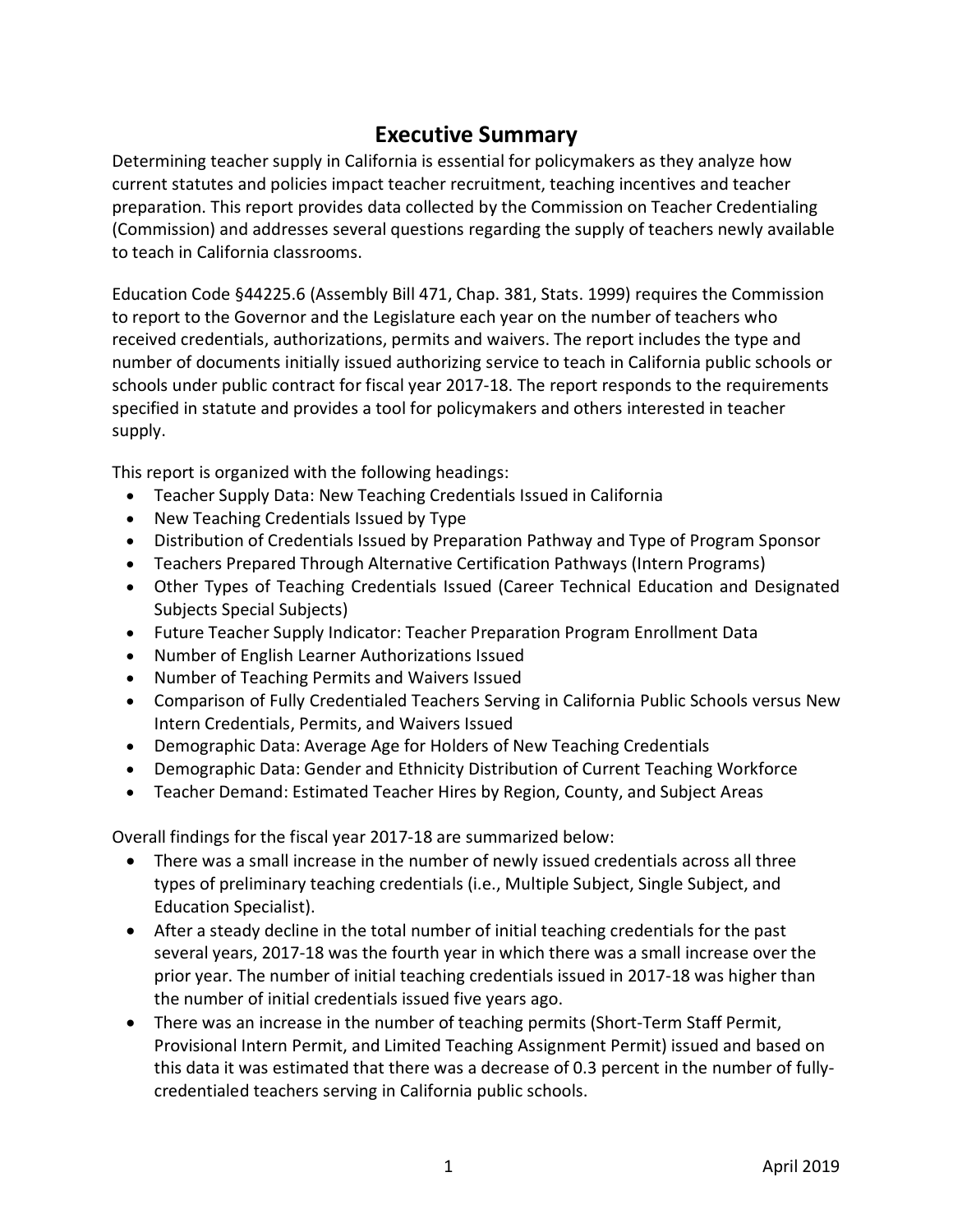# **Teacher Supply in California, 2017-18 A Report to the Legislature**

#### **Introduction**

This agenda item reports on Multiple Subject, Single Subject, and Education Specialist credentials awarded by the Commission in 2017-18. The report also includes information on other certificates, authorizations, permits and waivers issued in 2017-18. The summary tables are presented within the agenda item and detailed data tables are provided in the [Appendix](https://www.ctc.ca.gov/docs/default-source/commission/agendas/2019-04/2019-04-4h-appendix.xlsx) as follows:

| Table #  | <b>Table Description</b>                                                            |
|----------|-------------------------------------------------------------------------------------|
| Table 1  | Distribution of New Credentials by Type and Institution                             |
| Table 1A | Distribution of University Intern Credentials by Type and Institution               |
| Table 2  | Distribution of Credentials Recommended by Type and Local Education Agency          |
|          | Program Sponsor                                                                     |
| Table 3  | Distribution of New Credentials Issued Based on Out of State Preparation by Type    |
|          | and Subject                                                                         |
| Table 3A | Distribution of Designated Subject Career Technical Education (CTE) Teaching        |
|          | Credentials by Type and Institution                                                 |
| Table3B  | Distribution of Designated Subject Career Technical Education (CTE) Teaching        |
|          | Credentials by Industry Sector                                                      |
| Table 4  | Distribution of Credentials, Intern Credentials, Permits, and Waivers by Subject    |
|          | Area                                                                                |
| Table 4A | Distribution of English Learner Authorizations Issued on Credentials, Certificates, |
|          | <b>Permits and Waivers</b>                                                          |
| Table 4B | Distribution of Permits and Waivers for English Learner Authorizations by County    |
| Table 4C | Distribution of Permits and Waivers for English Learner Authorizations by County    |
|          | and School District                                                                 |
| Table 4D | Distribution of Certificates of Completion of Staff Development (CCSD) by           |
|          | <b>Recommending Agency</b>                                                          |
| Table 5A | Distribution of Intern Credentials, Permits and Waivers by County                   |
| Table 5B | Distribution of Intern Credentials, Permits and Waivers by County and School        |
|          | <b>District</b>                                                                     |
| Table 5C | Distribution of Intern Credentials, Permits and Waivers by County, School District, |
|          | <b>Type and Subject Area</b>                                                        |

#### **Background**

Education Code §44225.6 requires the Commission on Teacher Credentialing (Commission) to report to the Governor and Legislature annually regarding teacher supply in California. The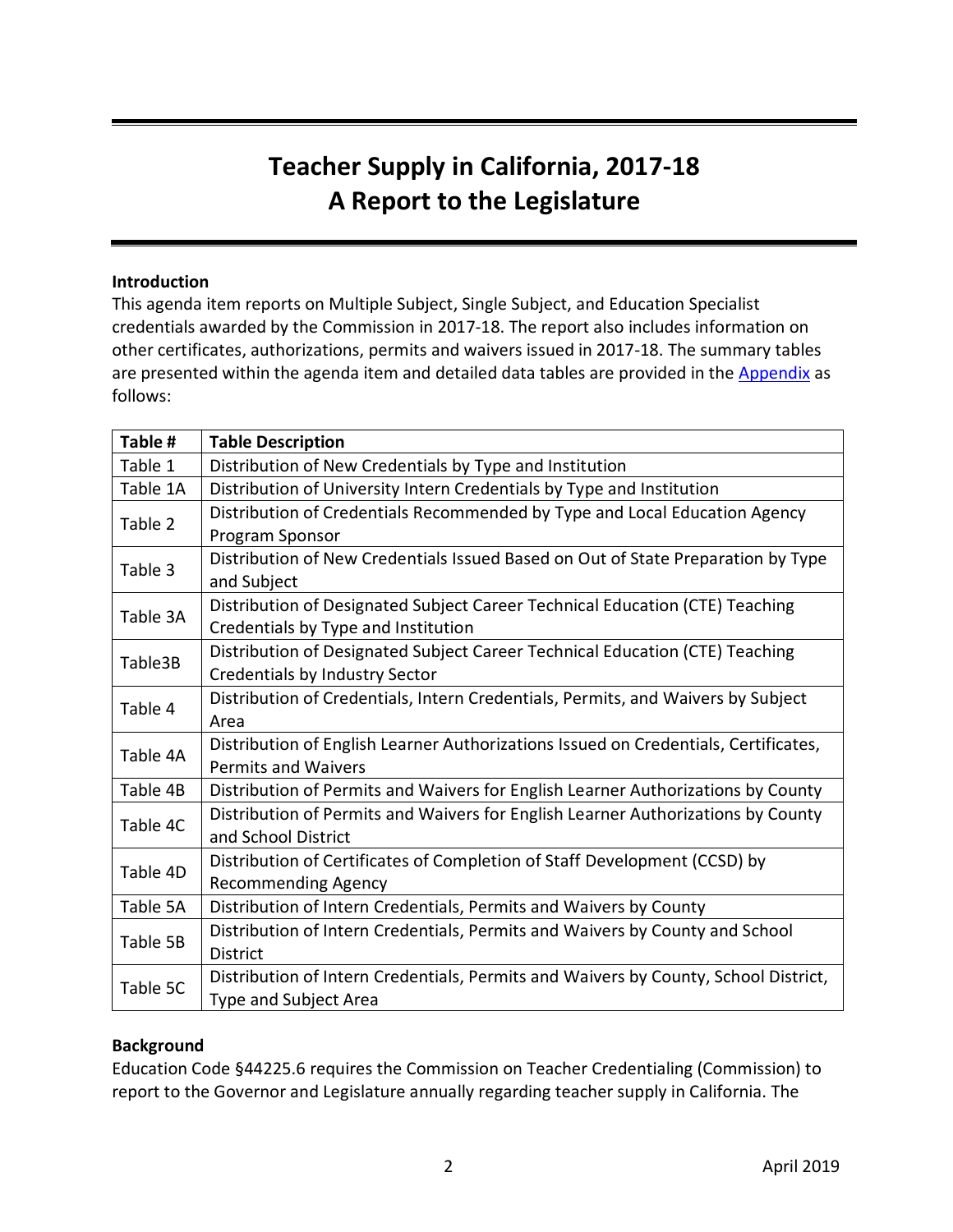requirements of the report are detailed in Education Code §44225.6 (see page 32 of this item) and must include the following:

- 1. The number of individuals recommended for multiple subject, single subject and special education credentials, by higher education and alternative certification pathways and the type of credential or certificate for which they were recommended;
- 2. The number of individuals issued an initial credential based on a program completed outside of California by the type of credential or authorization issued;
- 3. The number of individuals issued an emergency permit, credential waiver, or other authorization that does not meet the definition of a highly qualified teacher under the federal No Child Left Behind Act of 2001;
- 4. The number of individuals issued a Certificate of Completion of Staff Development pursuant to Education Code §44253.10;
- 5. The number of individuals, statewide, by county and by school district, serving on the following documents and the percentage of the total number of individuals serving as teachers statewide:
	- University and District Intern Credentials
	- Emergency Permits
	- Credential Waivers
	- Preliminary and Clear Teaching Credentials; and
- 6. The number of credentials recommended by all Commission-accredited teacher preparation programs for each of the following:
	- California State University system
	- University of California system
	- Independent colleges and universities that offer teacher preparation programs approved by the Commission
	- Other institutions that offer teacher preparation programs approved by the Commission.

# **Teacher Supply Data: New Teaching Credentials Issued in California**

Teachers may earn a California teaching credential through a variety of programs offered by an institution of higher education (IHE) or through intern programs offered by a school district, county office of education, or a consortium of districts. All teacher preparation programs must meet the same teacher preparation standards and be accredited by the Commission. Teachers prepared in other states may obtain a California credential based on their certification in another state or with different options available depending on their years of teaching experience. In 2007, Senate Bill (SB) 1209 (Chap. 517, Stats. 2006) streamlined the process for teachers prepared out of state to obtain a credential in California.

Figure 1 shows the numbers of teachers initially issued a California teaching credential for fiscal years 2013-14 through 2017-18. The numbers reflect the number of teachers earning a first time or new type of credential, which may not be their initial credential in California. There has been a steady increase in the number of new teaching credentials issued in the past five years.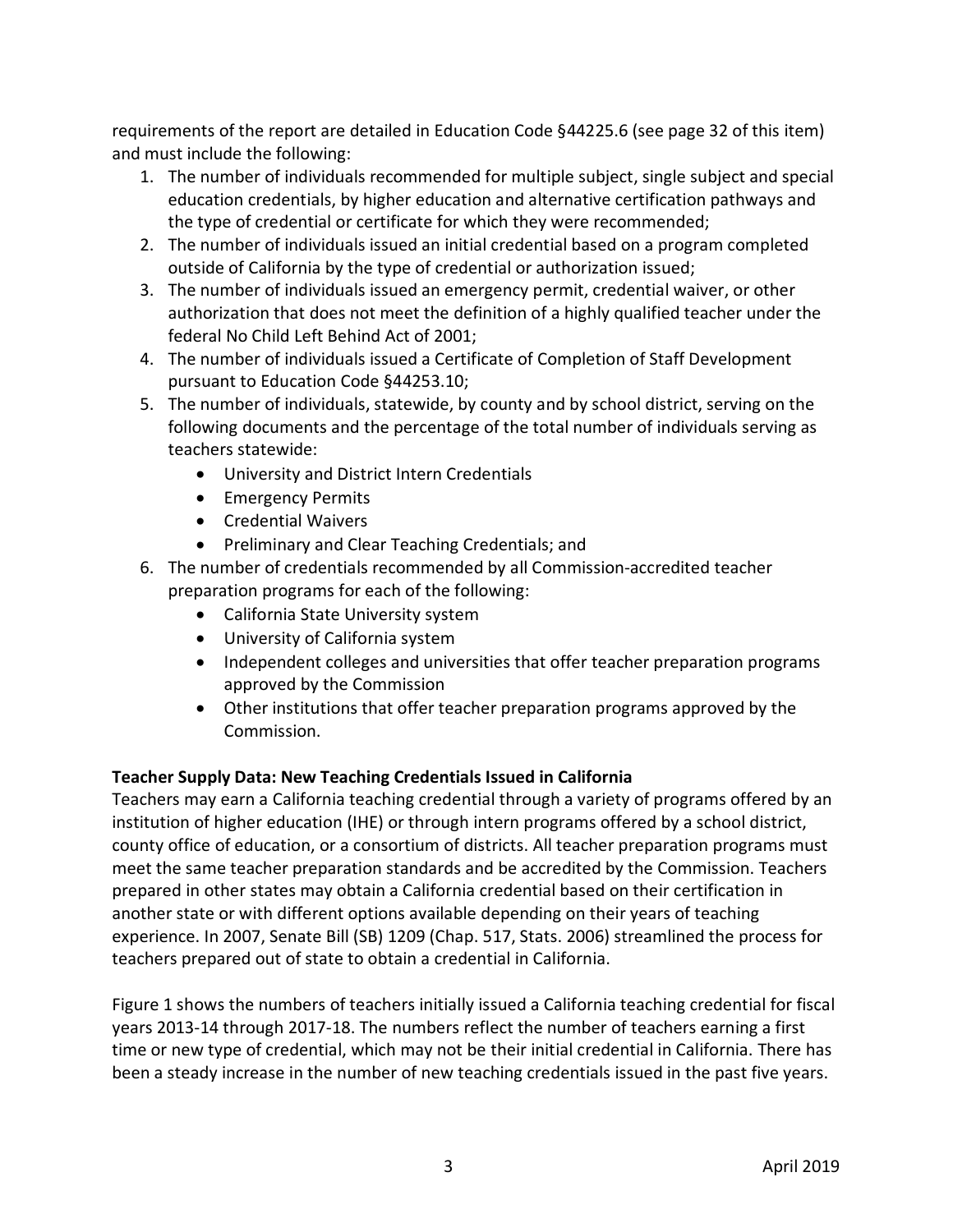

**Figure 1: Total New Teaching Credentials Issued in California, 2013-14 to 2017-18**

The following tables show the types of teaching credentials earned in California through the various pathways – California IHE programs, school district/county office of education programs, and teachers prepared in other states and countries. The last column of each table indicates the percent change in teaching credentials issued between 2016-17 and 2017-18.

Table A illustrates that the new teaching credentials issued in 2017-18 increased (by 3.6 percent) for California IHE-Prepared; decreased by 28.4 percent for California District-Prepared, and decreased by 6.1 percent in the number of credentials issued to Out-of-State/Out-of-Country Prepared teachers. Overall, there was a small increase in the number of new teaching credentials between 2016-17 and 2017-18, when all three pathways are combined.

| <b>Pathway Type</b>      | 2013-14 | 2014-15 | 2015-16 | 2016-17 | 2017-18 | Percent<br><b>Change from</b><br>2016-17 |
|--------------------------|---------|---------|---------|---------|---------|------------------------------------------|
| California IHE-Prepared* | 11,114  | 11,220  | 11,108  | 11,762  | 12,184  | 3.6%                                     |
| District-Prepared**      | 326     | 308     | 347     | 570     | 408     | $-28.4%$                                 |
| Out-of-State/            | 3,334   | 3,682   | 3,985   | 4,180   | 3,926   | $-6.1%$                                  |
| Out-of-Country Prepared  |         |         |         |         |         |                                          |
| Total                    | 14,774  | 15,210  | 15,440  | 16,512  | 16,518  | 0.0%                                     |

**Table A: New Teaching Credentials Issued in California by Pathway, 2013-14 to 2017-18**

*\*IHE prepared includes both traditional and intern delivery models. \*\*District prepared includes only the intern delivery model.*

This report focuses on three basic types of teaching credentials issued by the Commission for service in K-12 academic settings: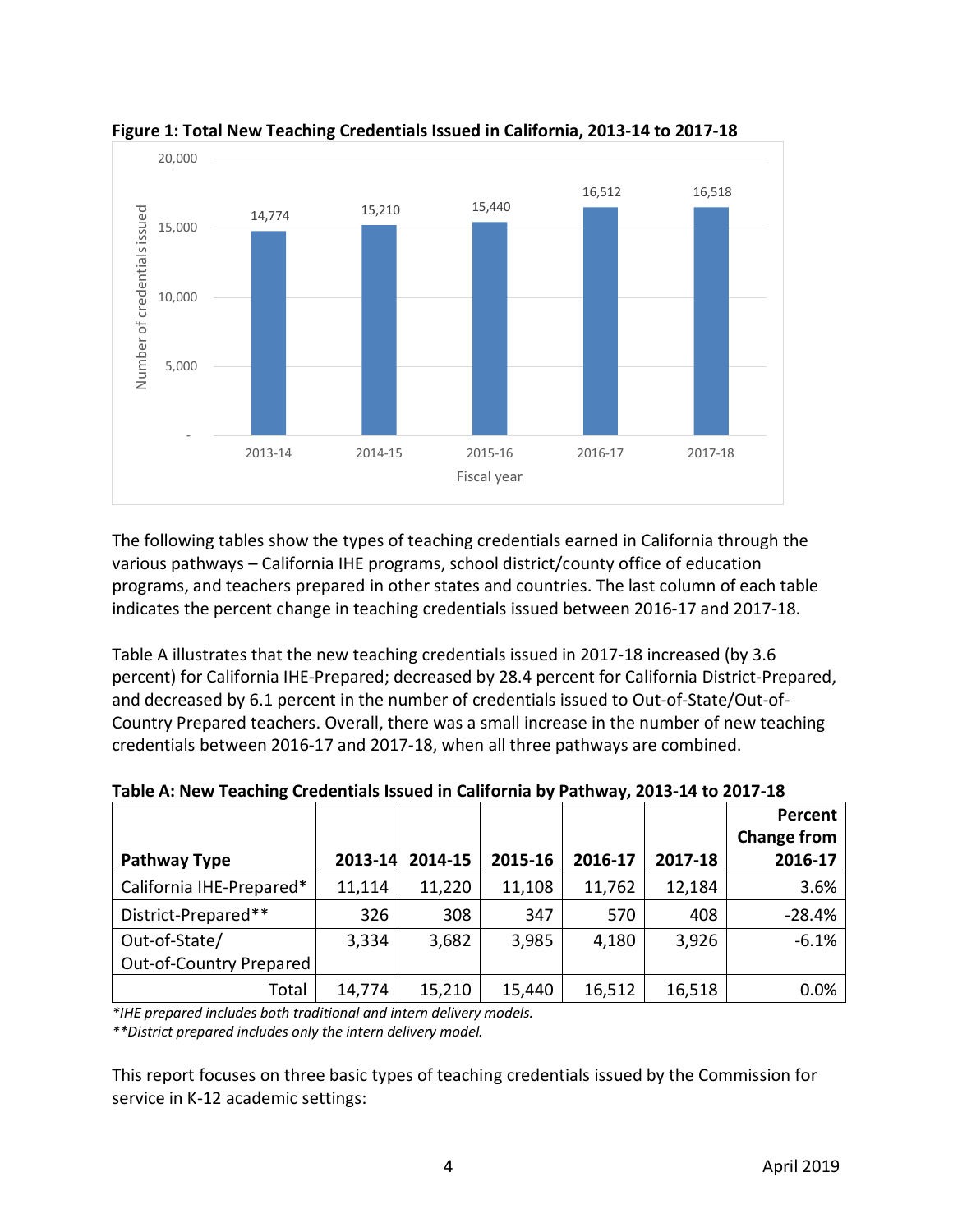- Multiple Subject teaching credentials authorize service in self-contained classrooms that are commonly offered in most elementary schools and in core settings offered in grades 5 through 8;
- Single Subject teaching credentials authorize service in departmentalized classes that are most commonly offered in middle and high schools; and
- Education Specialist Instruction credentials authorize special education instruction in a variety of settings for students with special needs.

Table B and Figure 2 show an increasing pattern for all three teaching credentials – 4.2 percent for Multiple Subject, 1.5 percent for Single Subject, and 6.3 percent for Education Specialist credentials issued by California IHEs. Overall, there was an increase of 3.6 percent between 2016-17 and 2017-18, when all three types of teaching credentials were combined.

**Table B: New Teaching Credentials Issued by California Institutions of Higher Education\*, 2013-14 to 2017-18**

|                             |         |         |         |         |         | Percent<br><b>Change from</b> |
|-----------------------------|---------|---------|---------|---------|---------|-------------------------------|
| <b>Credential Type</b>      | 2013-14 | 2014-15 | 2015-16 | 2016-17 | 2017-18 | 2016-17                       |
| Multiple Subject            | 4,443   | 4,711   | 4,667   | 5,071   | 5,284   | 4.2%                          |
| Single Subject              | 4,399   | 4,315   | 4,419   | 4,486   | 4,555   | 1.5%                          |
| <b>Education Specialist</b> | 2,272   | 2,194   | 2,022   | 2,205   | 2,345   | 6.3%                          |
| Total                       | 11,114  | 11,220  | 11,108  | 11,762  | 12,184  | 3.6%                          |

*\*IHE prepared includes both traditional and intern delivery models.*



# **Figure 2: New Teaching Credentials Issued by California Institutions of Higher Education, 2013-14 to 2017-18**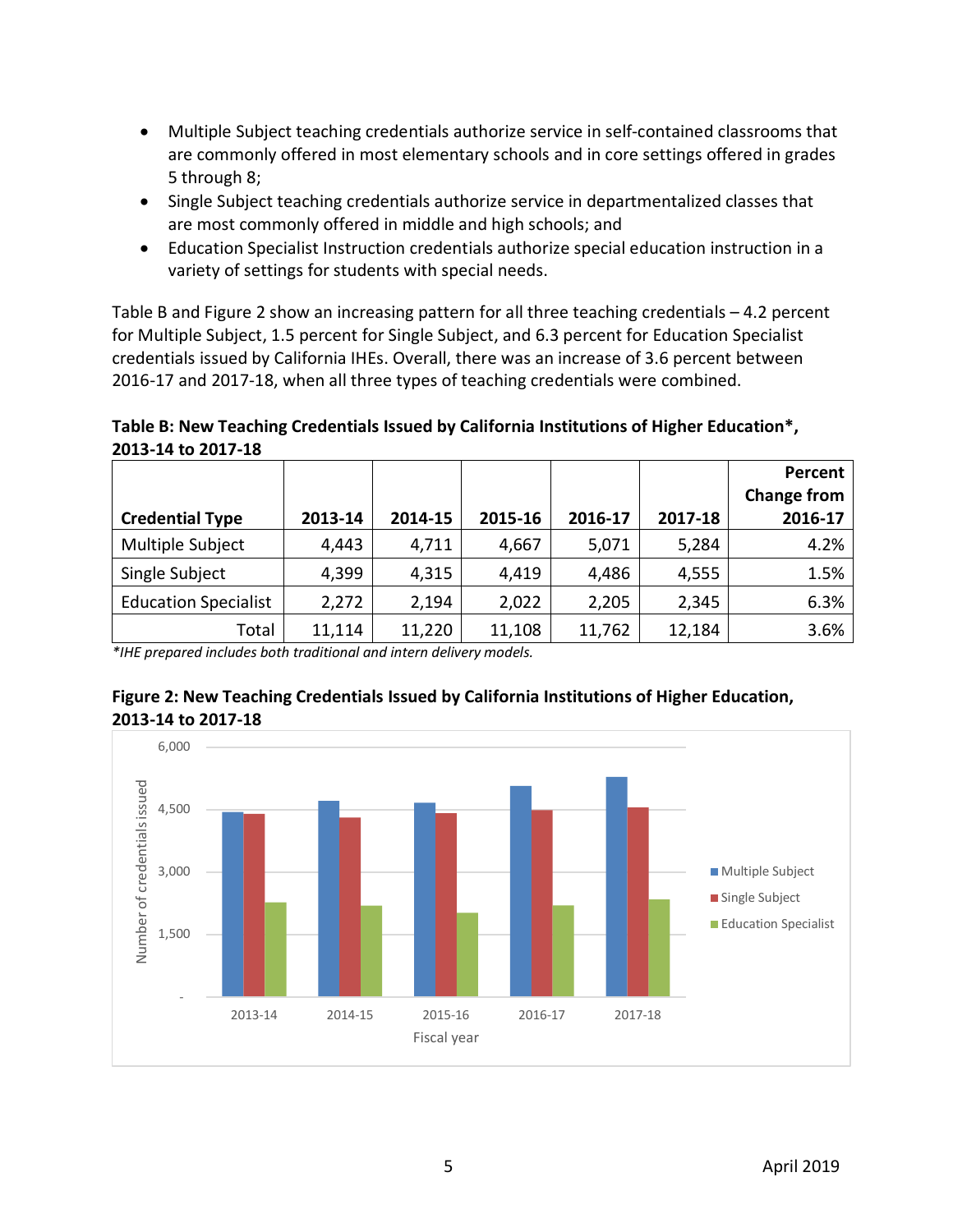Detailed information on types of credentials issued by higher education segments and individual higher education institutions is available in Table 1 of the Appendix*.*

Table C and Figure 3 provide data on the number of teaching credentials issued to individuals who were prepared within a district/county office of education intern program. There was an increase for all Multiple Subject teaching credentials of 82.9 percent. However, there were decreases for both Single Subject and Education Specialist credentials of 18.5 percent and 55.3 percent, respectively. Overall, there was a decrease of 28.4 percent between 2016-17 and 2017-18, when all three types of teaching credentials were combined.

**Table C: New Teaching Credentials Issued by Type for Candidates Prepared in District/County Office of Education Intern Programs, 2013-14 to 2017-18**

| <b>Credential Type</b>      | 2013-14 | 2014-15 | 2015-16 | 2016-17 | 2017-18 | Percent<br><b>Change from</b><br>2016-17 |
|-----------------------------|---------|---------|---------|---------|---------|------------------------------------------|
| Multiple Subject*           | 73      | 37      | 56      | 82      | 150     | 82.9%                                    |
| Single Subject              | 60      | 75      | 93      | 108     | 88      | $-18.5%$                                 |
| <b>Education Specialist</b> | 193     | 196     | 198     | 380     | 170     | $-55.3%$                                 |
| Total                       | 326     | 308     | 347     | 570     | 408     | $-28.4%$                                 |

*\*As the number of credentials is small, so the percentage change from 2016-17 should be viewed with caution.*

Detailed information on types of credentials issued by district/county office of education intern programs is available in Table 2 of the Appendix.



# **Figure 3: New Teaching Credentials Issued by Type for Candidates Prepared by District Intern Programs, 2013-14 to 2017-18**

2013-14 2014-15 2015-16 2016-17 2017-18

Fiscal year

-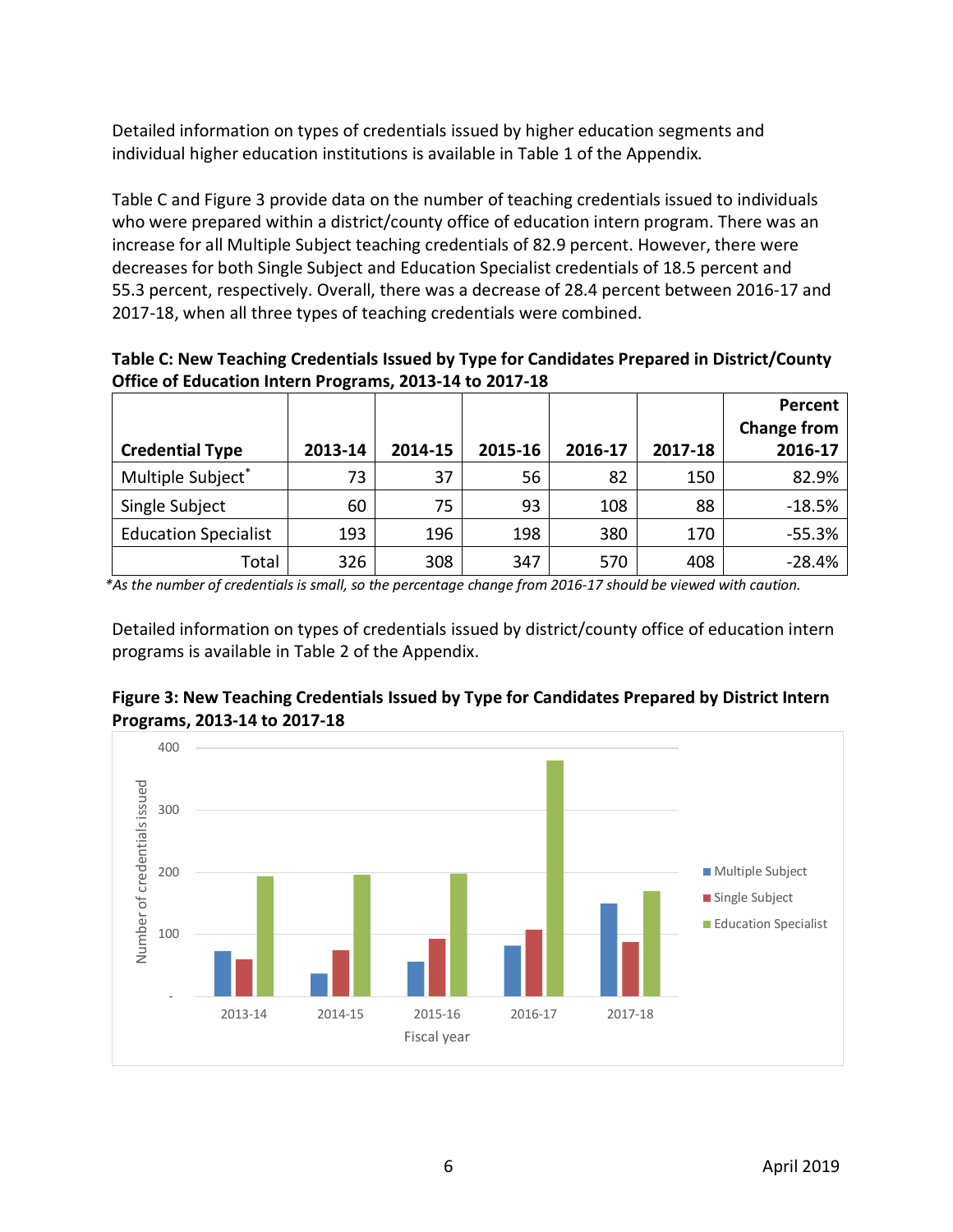Table D and Figure 4 provide data on the number of credentials issued to teachers who were trained out-of-state and out-of-country. There were decreases for all three types of teaching credentials: 5.8 percent for Multiple Subject credentials, 6.1 percent for Single Subject credentials, and 6.8 percent for Education Specialist credentials. Overall, there was a decrease of 6.1 percent between 2016-17 and 2017-18 when all three types of teaching credentials are combined.

**Table D: New California Teaching Credentials Issued for Individuals Prepared Out-of-State and Out-of-Country, 2013-14 to 2017-18**

|                             |         |         |         |         |         | Percent<br><b>Change from</b> |
|-----------------------------|---------|---------|---------|---------|---------|-------------------------------|
| <b>Credential Type</b>      | 2013-14 | 2014-15 | 2015-16 | 2016-17 | 2017-18 | 2016-17                       |
| Multiple Subject            | 1,457   | 1,533   | 1,713   | 1,756   | 1,655   | $-5.8%$                       |
| Single Subject              | 1,375   | 1,573   | 1,625   | 1,709   | 1,605   | $-6.1%$                       |
| <b>Education Specialist</b> | 502     | 576     | 647     | 715     | 666     | $-6.8%$                       |
| Total                       | 3,334   | 3,682   | 3,985   | 4,180   | 3,926   | $-6.1%$                       |

Detailed information on types of credentials issued by out-of-state and out-of-country prepared teachers is available in Table 3 of the Appendix.





# **New Teaching Credentials Issued by Type**

This section of the report focuses on three basic types of new teaching credentials issued by the Commission for service in California's K-12 classrooms: Multiple Subject, Single Subject, and Education Specialist credentials. As shown in the Table E and Figure 5 below, of the 16,518 new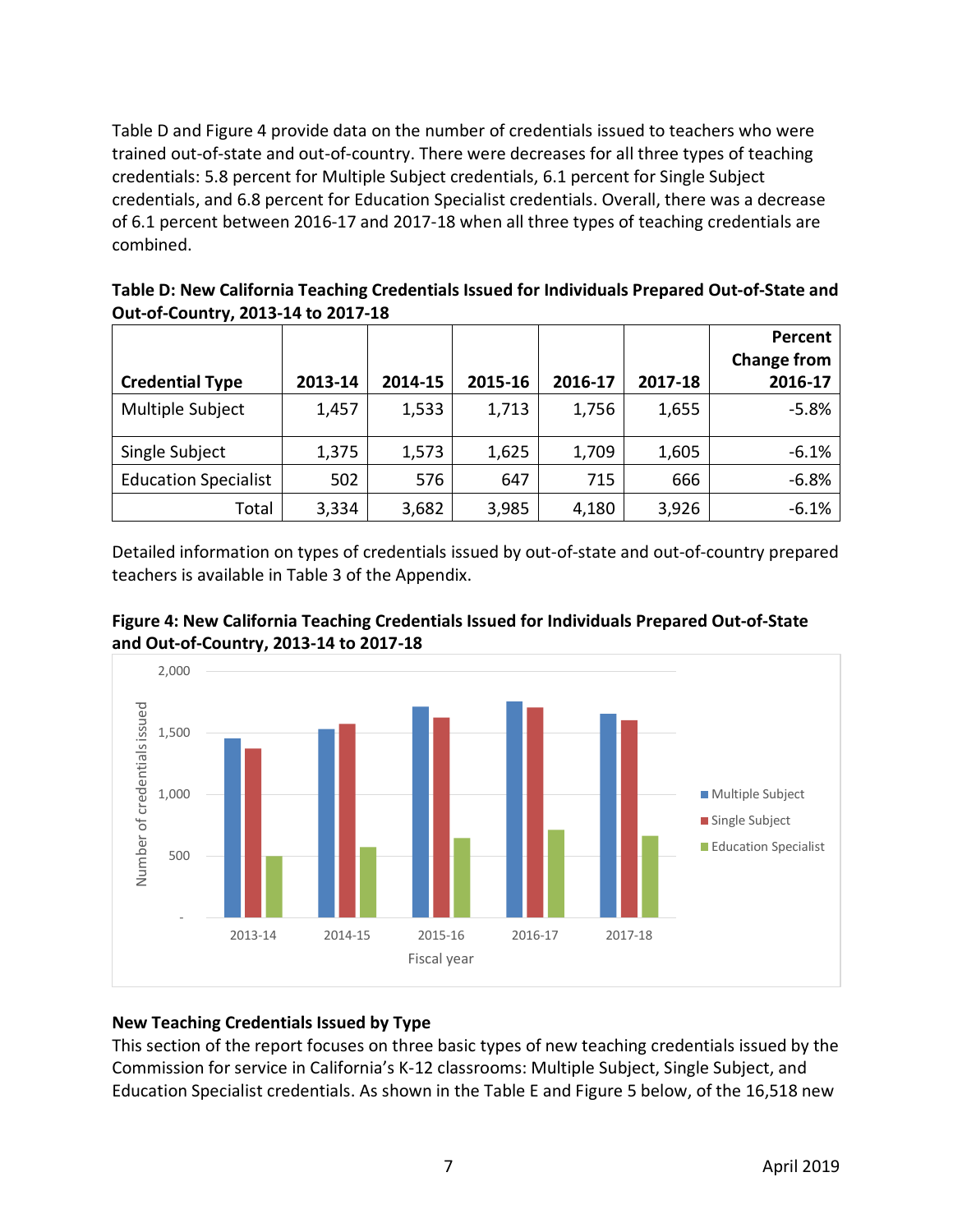credentials issued in 2017-18, new Multiple Subject teaching credentials comprised 42.9 percent, Single Subject teaching credentials comprised 37.8 percent, and Education Specialist teaching credentials comprised 19.3 percent of the total.

| Table L. New Teaching Creatinials issued by Type, All Fieparation Fathways, 2017-10 |                      |                         |  |  |  |  |
|-------------------------------------------------------------------------------------|----------------------|-------------------------|--|--|--|--|
| <b>Credential Type</b>                                                              | <b>Number Issued</b> | <b>Percent of Total</b> |  |  |  |  |
| Multiple Subject                                                                    | 7,089                | 42.9%                   |  |  |  |  |
| Single Subject                                                                      | 6,248                | 37.8%                   |  |  |  |  |
| <b>Education Specialist</b>                                                         | 3,181                | 19.3%                   |  |  |  |  |
| Total                                                                               | 16,518               | 100.0%                  |  |  |  |  |

**Table E: New Teaching Credentials Issued by Type, All Preparation Pathways, 2017-18**

#### **Figure 5: Distribution of New Teaching Credentials Issued by Credential Type, 2017-18**



# **Distribution of Credentials Issued by Preparation Pathway and Type of Program Sponsor**

Table F displays the number of initial credentials by preparation pathway. There are two pathways for California IHE-Prepared: the student teaching (traditional) pathway or the alternative (intern) pathway. In addition to the two California IHE-Prepared pathways, there is a third pathway, the District/County Office Prepared, which is another intern pathway. In the fourth pathway, initial credentials are issued to teachers who are trained Out-of-State or Outof-Country.

California IHEs prepared about three-fourths (73.7 percent) of the newly credentialed teachers in California during fiscal year 2017-18. Of the 73.7 percent, 52 percent came through the traditional pathway and 21.7 percent came through the university intern pathway. Teachers prepared in other states and other countries who became credentialed in California comprised 23.8 percent and the remaining 2.5 percent of teachers were prepared through District/County Office intern programs.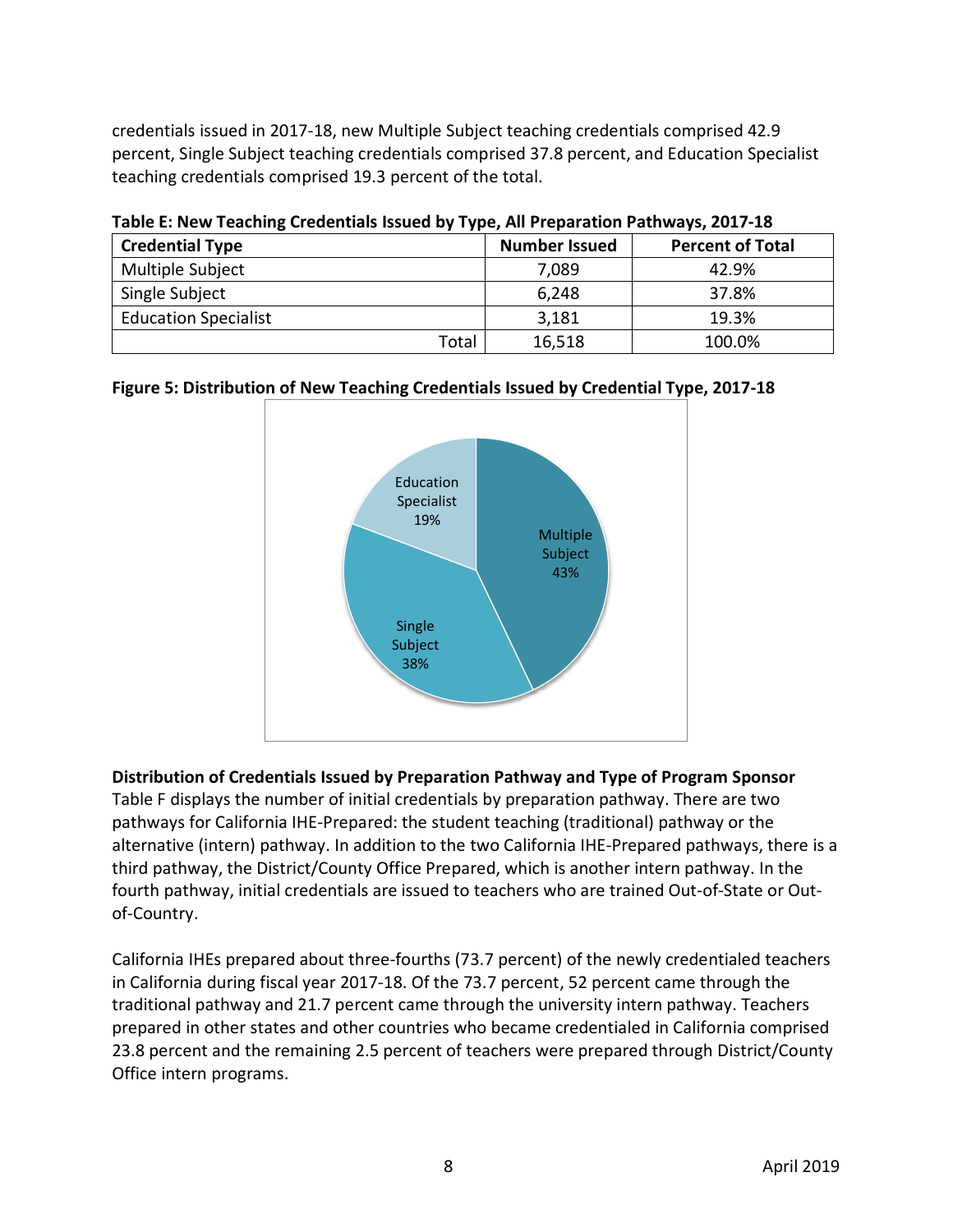|                                       |                 |               |                   | <b>Number of</b> |          |
|---------------------------------------|-----------------|---------------|-------------------|------------------|----------|
|                                       | <b>Multiple</b> | <b>Single</b> | <b>Education</b>  | Total            | Percent  |
| <b>Preparation Pathway</b>            | <b>Subject</b>  | Subject       | <b>Specialist</b> | credentials      | of Total |
| California IHE-Prepared (Traditional) | 4,248           | 3,493         | 854               | 8,595            | 52.0%    |
| California IHE-Prepared (Intern)      | 1,036           | 1,062         | 1,491             | 3,589            | 21.7%    |
| District/County Office Prepared       | 150             | 88            | 170               | 408              | 2.5%     |
| (Intern)                              |                 |               |                   |                  |          |
| Out-of-State/Out-of-Country-          | 1,655           | 1,605         | 666               | 3,926            | 23.8%    |
| Prepared                              |                 |               |                   |                  |          |
| <b>Total</b>                          | 7,089           | 6,248         | 3,181             | 16,518           | 100.0%   |

**Table F: New Credentials Issued by Preparation Pathway and Credential Type, 2017-18**

Figure 6 below depicts the distribution of new teaching credentials by preparation pathways for the past five years. More than half were prepared through the California IHE traditional pathway and more than one-fifth through the California university intern pathway. For the California university intern pathway, there has been an increase of nine percent in the past five years, from 13 percent in 2013-14 to 22 percent in 2017-18. The district intern pathway stayed steady at around two to three percent of the total new teaching credentials issued. For the Outof-State/Out-of-Country prepared pathway, there was an increase of two percent in the past five years, from 22 percent in 2013-14 to 24 percent in 2017-18.

**Figure 6: Distribution of New Teaching Credentials Issued by Preparation Pathway, 2013-14 to 2017-18**



Table G and Figure 7 provide data on the number of new credentials issued by California IHE colleges and universities. Of the three IHE systems – California State University (CSU), University of California (UC), and Private/Independent colleges and universities – the CSU system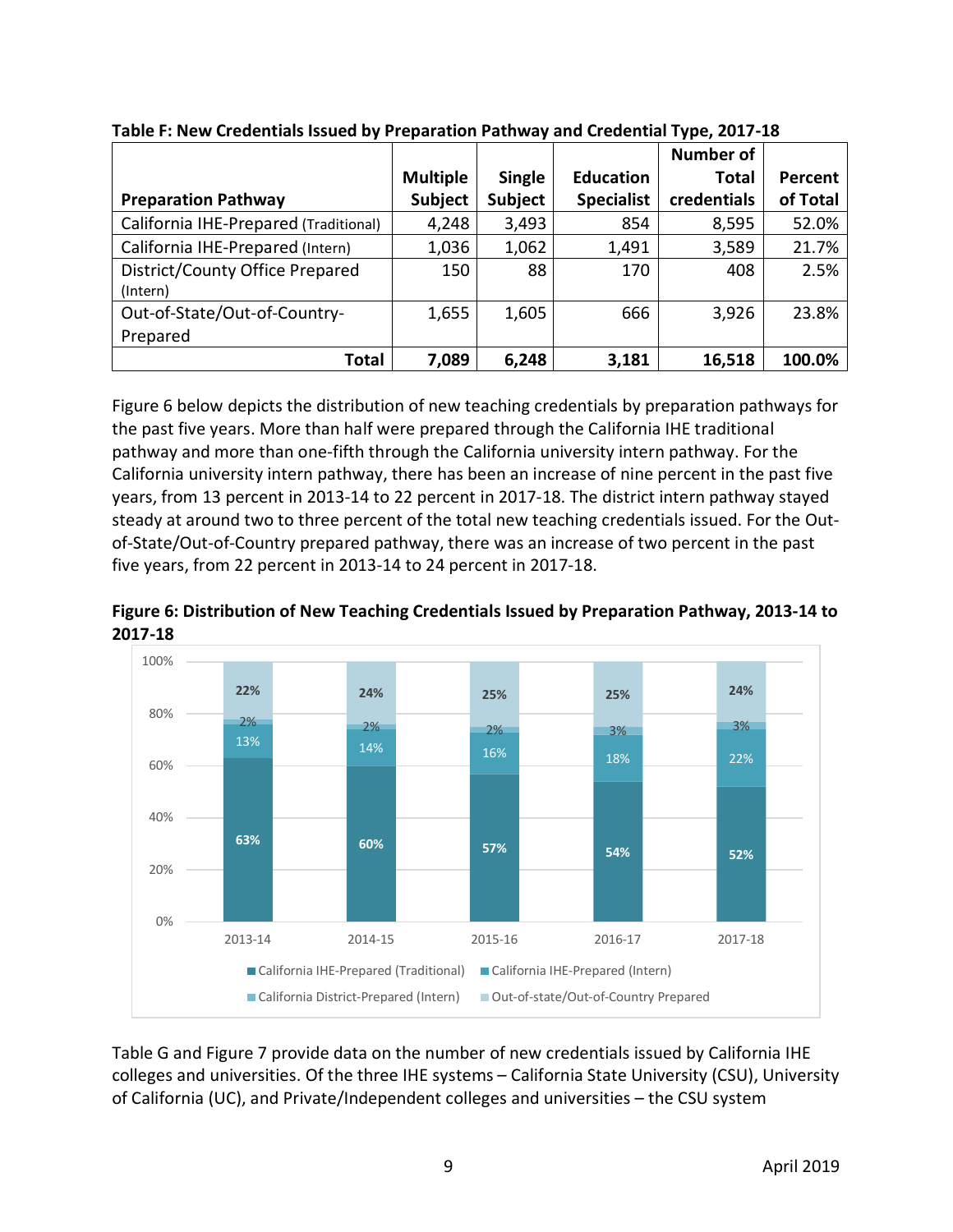prepared nearly half (48.9 percent) of the new teachers in fiscal year 2017-18. Private/Independent Colleges and Universities prepared 46 percent and UC programs prepared 5.2 percent of the new teachers.

| <b>TWEE OF HEW TEGGHING CIENCINIOUS ISSUED BY TYPE OF HISHEI EQUEDITIVISYSICIII, 4947-40</b> |              |                         |  |  |  |  |
|----------------------------------------------------------------------------------------------|--------------|-------------------------|--|--|--|--|
| <b>IHE Segment Type</b>                                                                      | <b>Total</b> | <b>Percent of Total</b> |  |  |  |  |
| California State University                                                                  | 5,953        | 48.9%                   |  |  |  |  |
| University of California                                                                     | 631          | 5.2%                    |  |  |  |  |
| Private/Independent College and Universities                                                 | 5,600        | 46.0%                   |  |  |  |  |

**Table G: New Teaching Credentials Issued by Type of Higher Education System, 2017-18**

#### **Figure 7: New Teaching Credentials Issued by California's Higher Education System, 2017-18**

Total 12,184 100.0%



# **Teachers Prepared Through Alternative Pathways (Intern Programs)**

California offers a variety of preparation pathways to provide flexibility for individuals interested in becoming teachers. The traditional pathway to teaching typically comprises of up to two years of post-baccalaureate preparation courses, including field experience and student teaching or teacher residency. Alternative pathways such as intern delivery models allow subject matter-competent candidates to complete preservice preparation and begin service as the teacher of record in a paid position while completing the additional preparation coursework and field experience.

Many IHEs offering teacher preparation programs also offer an intern program, while a school district, county office of education, or a consortium of districts may only offer intern preparation programs. All programs must meet the same Commission-adopted standards and must be approved by the Commission. Each program must demonstrate how it prepares interns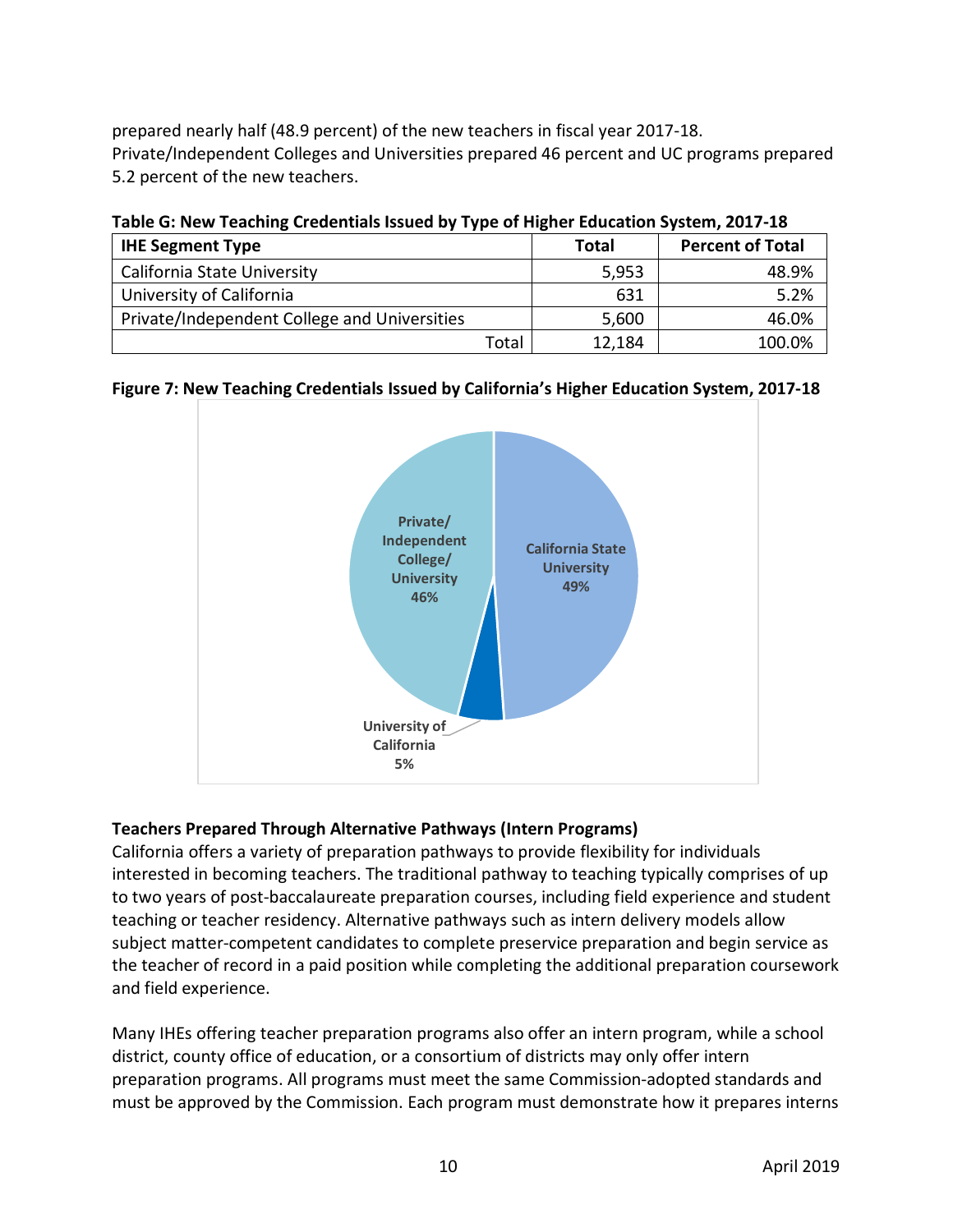prior to their classroom service as well as how the program's interns are supervised, mentored and assessed in addition to providing continued teacher preparation courses for the interns.

Table H and Figure 8 show the number of intern credentials issued based on both IHE and school district/county office of education (COE) programs over a five-year period. There was an overall increase of 13 percent between 2016-17 and 2017-18 in the total number of intern documents issued: university intern numbers increased by seven percent while the district/COE intern credentials increased by 51.8 percent. There has been a steady increase in the past five years for both types of intern programs.

| <b>Intern Type</b>  | 2013-14 | 2014-15 | 2015-16 | 2016-17 | 2017-18 | Percent<br><b>Change from</b><br>2016-17 |
|---------------------|---------|---------|---------|---------|---------|------------------------------------------|
| University Intern   | 2,184   | 2,460   | 3,221   | 3,777   | 4,041   | 7.0%                                     |
| District/COE Intern | 427     | 484     | 572     | 583     | 885     | 51.8%                                    |
| Total               | 2,611   | 2,944   | 3,793   | 4,360   | 4,926   | 13.0%                                    |

**Table H: New Intern Credentials Issued in California, 2013-14 to 2017-18**

Intern programs may be one, two or three years in length. Intern credentials are issued for a length of two years (three years for an education specialist district intern). Therefore, the data in Table H and Figure 8 represents only those intern credentials initially issued in that fiscal year, and not the total population of interns holding a valid document and serving in California public schools. Upon successful completion of an intern program, candidates are recommended for a preliminary teaching credential.



**Figure 8: New Intern Credentials Issued in California, 2013-14 to 2017-18**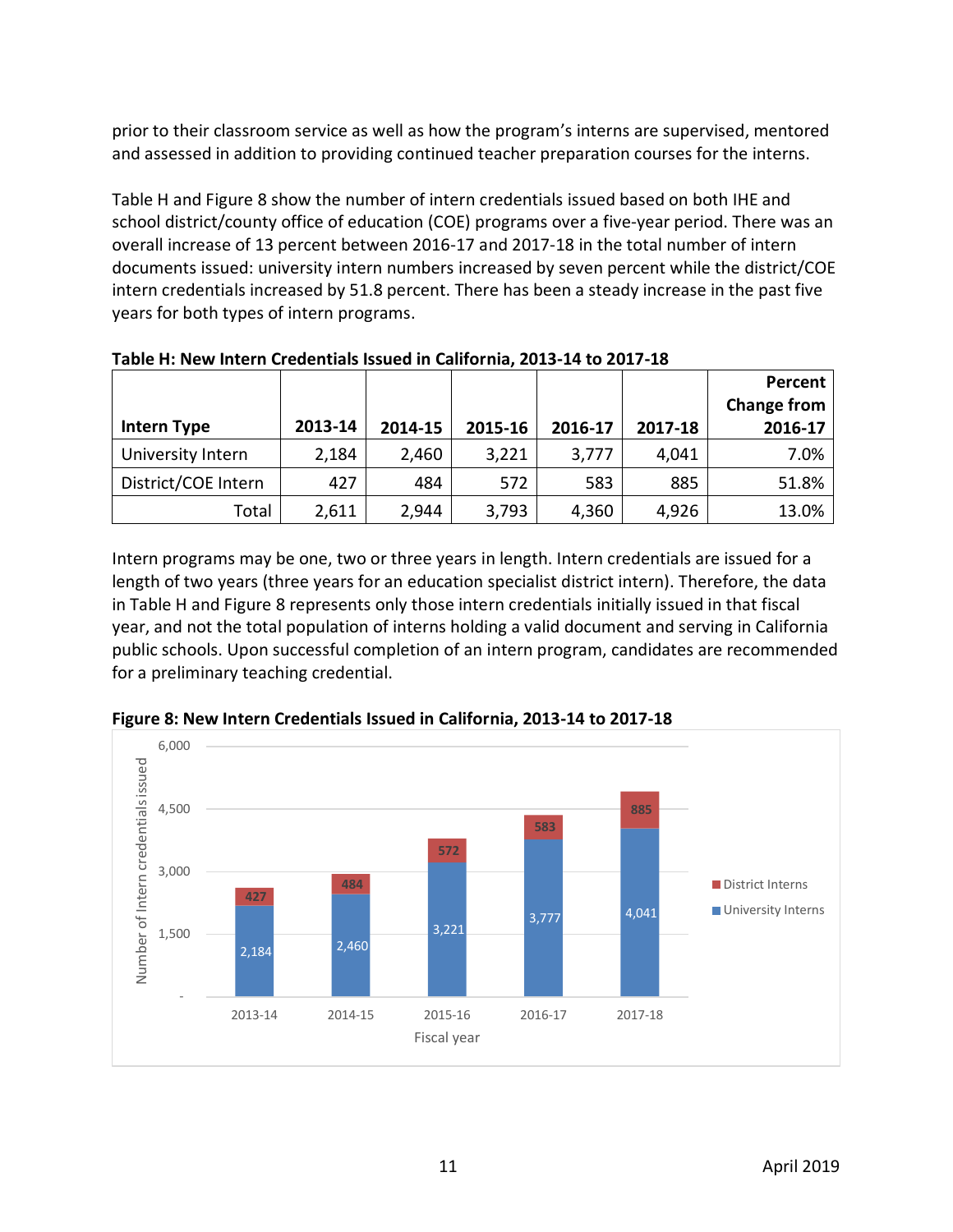Detailed information on types of intern credentials issued by higher education systems and individual IHEs are available in Table 1A of the Appendix.

# **Other Types of Teaching Credentials Issued: Designated Subjects Career Technical Education (CTE) Teaching Credentials**

Substantial changes have been made to both the structure and the requirements for the issuance of Designated Subjects (DS) Teaching Credentials over the past five years. Previously, the Commission issued DS Vocational Education Teaching Credentials in 175 different subject areas aligned with a variety of occupations. The provisions of Senate Bill 52 (Chap. 520, Stats. 2007) and Senate Bill 1104 (Chap. 576, Stats. 2008), as well as several recommendations made by the Commission-appointed Career Technical Education (CTE) advisory panel, led to significant changes and restructuring for these credentials. The most significant changes included an update in the title from (DS) Vocational Education to Career Technical Education and a reduction of the 175 vocational subjects listed on the DS Vocational Education Teaching Credential to 15 broad "industry sectors." During the transition between the various bills and regulations, the Commission issued eight different types of Designated Subjects CTE and Vocational Education Teaching Credentials between January 1, 2009 and August 31, 2013.

Since January 1, 2009, the Commission has had the authority to issue a Three-Year Preliminary DS CTE Teaching Credential upon recommendation by a CTE program sponsor approved under the revised standards. The *Standards of Quality and Effectiveness for Career Technical Education Teachers* were adopted by the Commission in August 2008. This report focuses on data only for the DS CTE Teaching Credential issued in the 15 industry sectors.

The *Preliminary* Designated Subjects CTE Teaching Credential authorizes the holder to teach in the subject or subjects named on the credential in grades twelve and below and in classes organized primarily for adults in career technical education, trade or vocational courses. The *Clear* Designated Subjects CTE Teaching Credential retains the same authorization but also includes an authorization to provide Specially Designed Academic Instruction in English (SDAIE) for students identified as English learners within career technical education, trade or vocational courses.

The Preliminary credential is valid for three years, providing time for the educator to complete a Commission-accredited program and all requirements for the Clear credential. The Clear credential is valid for five years and must be renewed every five years.

Available subjects, also known as "industry sectors," are as follows:

- Agriculture and Natural Resources
- Arts, Media, and Entertainment
- Building and Construction Trades
- Business and Finance
- Education, Child Development, and Family Services
- Energy, Environment, and Utilities
- Engineering and Architecture
- Fashion and Interior Design
- Health Science and Medical **Technology**
- Hospitality, Tourism, and Recreation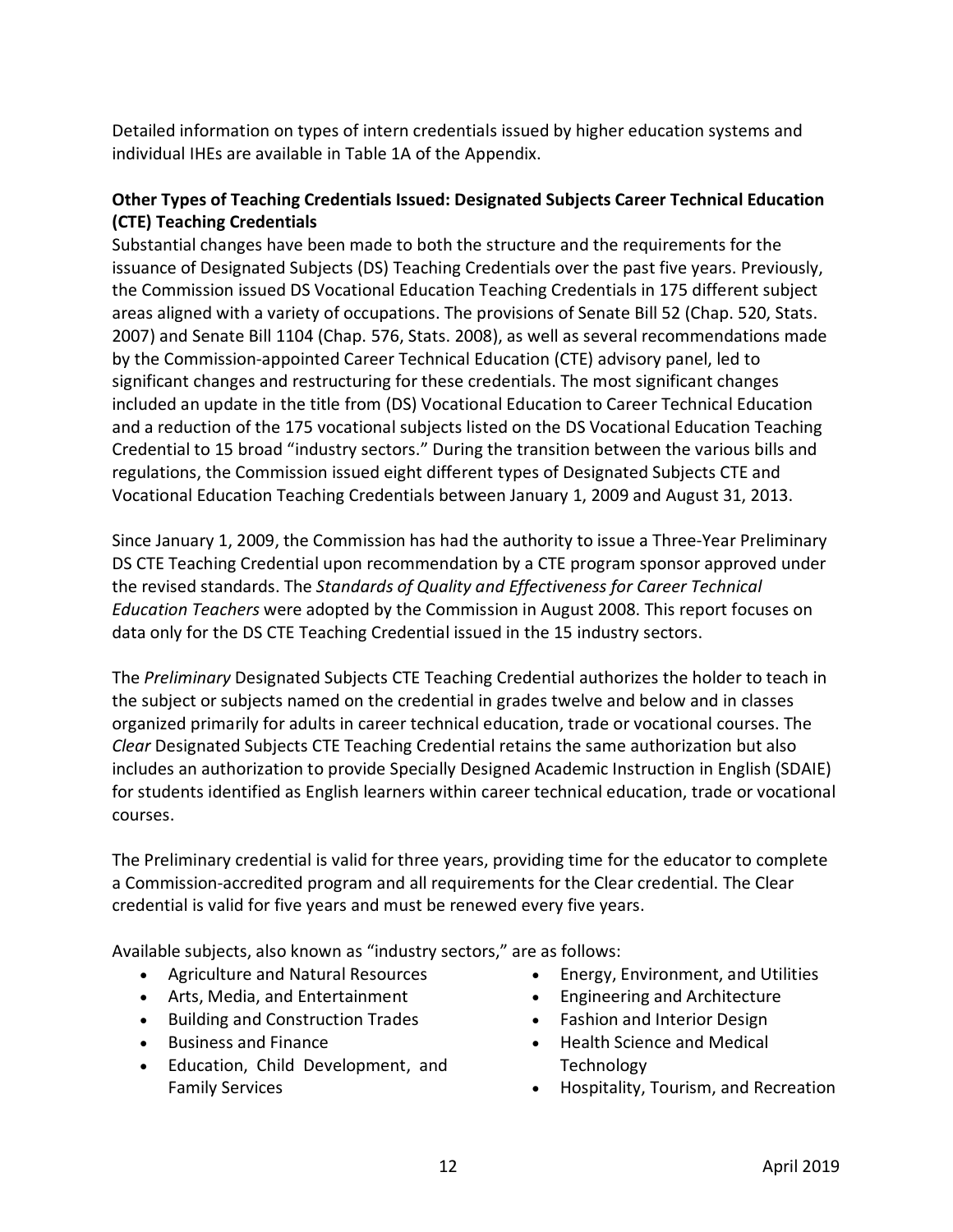- Information and Communication Technologies
- Manufacturing and Product Development
- Marketing, Sales, and Service
- Public Services
- **Transportation**

Table I provides data on the number of CTE credentials issued in the past five years. There has been a steady increase in the past four years, but, between 2016-17 and 2017-18, the number of preliminary credentials issued decreased by nine percent. However, the number of CTE credentials issued in 2017-18 more than doubled compared to the number of credentials issued five years ago.

#### **Table I: CTE Credentials Issued: 2013-14 to 2017-18**

|                        |         |         |         |         |         | Percent            |
|------------------------|---------|---------|---------|---------|---------|--------------------|
|                        |         |         |         |         |         | <b>Change from</b> |
| <b>Credential Type</b> | 2013-14 | 2014-15 | 2015-16 | 2016-17 | 2017-18 | 2016-17            |
| Preliminary            | 990     | 1,248   | 1,432   | 2,131   | 1,940   | $-9.0\%$           |

*Note: The Preliminary credential is issued after 3 years work experience and early orientation.*

Figure 9 displays the number of CTE credentials issued by industry sectors in 2017-18. More than 1,900 CTE preliminary credentials were issued in 15 different industry sectors in 2017-18. Nearly one-fifth of CTE credentials were issued in the industry sector of Arts, Media, and Entertainment (20.7 percent), followed by Health Science and Medical Technology (11.9 percent), Education, Child Development, and Family Services (10.7 percent), and Information and Communication Technologies (10.6 percent). Together these four industry sectors accounted for more than half of the CTE credentials issued in 2017-18. The following four industry sectors – Business and Finance (9.8 percent), Building and Construction Trades (6 percent), Marketing, Sales, and Service (6 percent), and Engineering and Architecture (4.5 percent) - accounted for more than one-fourth of the credentials issued. The remaining credentials were issued in seven industry sectors: Hospitality, Tourism, and Recreation (4.3 percent), Public Service (4 percent), Manufacturing and Product Development (3.8 percent), Agriculture and Natural Resources (2.5 percent), Transportation (2 percent), Energy, Environment and Utilities (1.9 percent), and Fashion and Interior Design (1.4 percent) of the credentials issued.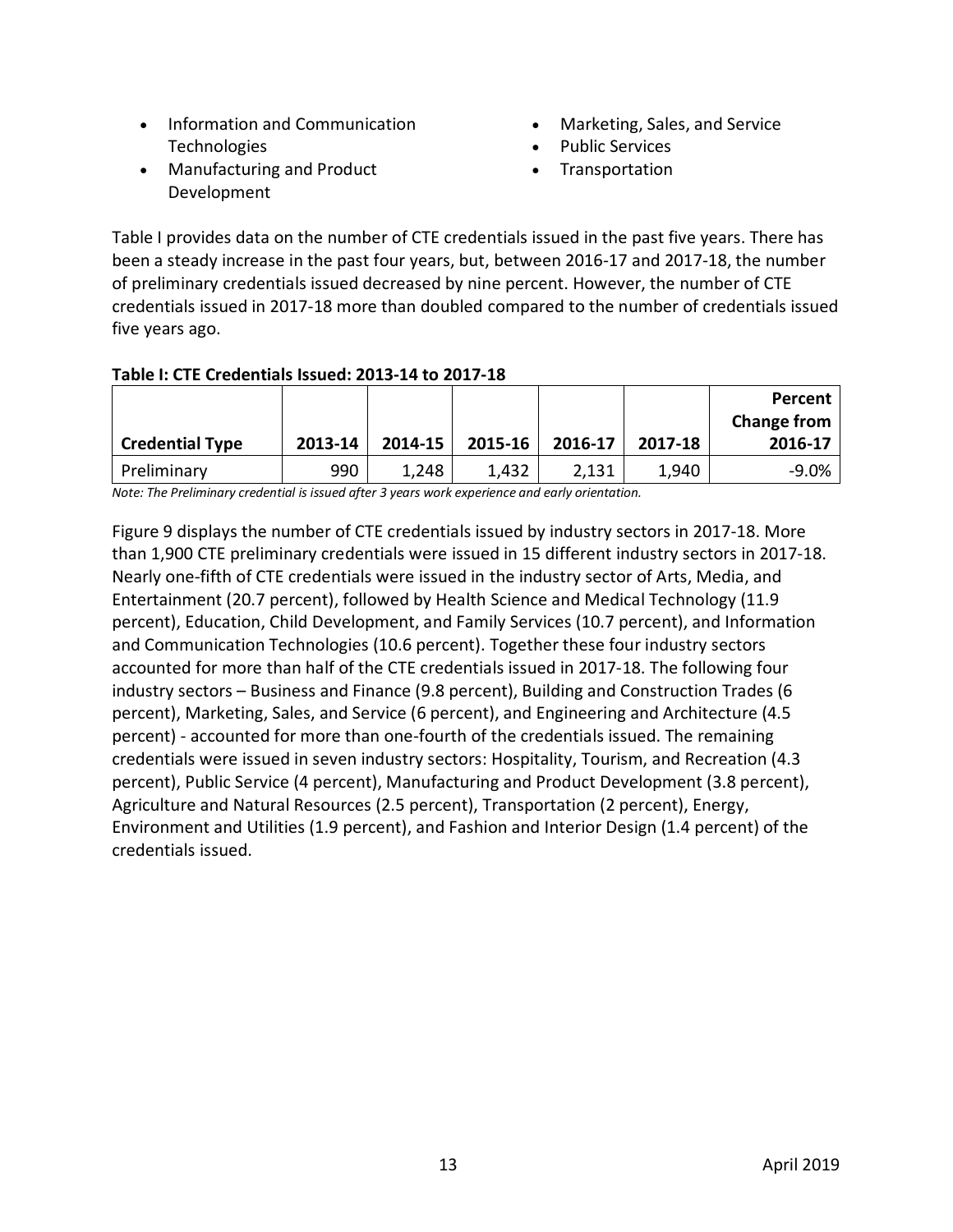



**Other Types of Teaching Credentials Issued: Designated Subjects Special Subjects Credentials** The Designated Subjects Special Subjects (DSSS) Teaching Credentials (Preliminary or Clear) authorizes the holder to teach the subject named on the credential in grades K-12 inclusive, and in classes organized primarily for adults in six special subjects: Aviation Flight Instruction; Aviation Ground Instruction; Basic Military Drill (BMD); Reserve Officers Training Corps (ROTC); Driver Education and Training; and Limited Driver Training. The majority of DSSS teachers serve in middle school and high school settings.

Changes in regulations for DSSS Teaching Credentials became effective as of January 1, 2015. Candidates for an initial preliminary DSSS credential with a requested issuance date of January 1, 2015 or later must now complete a Commission-approved CTE program of personalized preparation for Preliminary and Clear DSSS credentials. Commission-approved CTE program sponsors have the option of offering the personalized preparation for the DSSS candidates aligned with the CTE program standards. Individuals completing the personalized CTE program will also earn the SDAIE authorization on their Clear credential for serving students identified as English learners. Table J provides data on the number of DSSS credentials issued in the past five years. The number of credentials is fairly small and stayed steady for the first four years, with an increase (17 percent) in the number between 2016-17 and 2017-18.

|  | Table J: Designated Subjects Special Subjects (DSSS) Credentials Issued: 2013-14 to 2017-18 |
|--|---------------------------------------------------------------------------------------------|
|--|---------------------------------------------------------------------------------------------|

|                        |         |         |         |         |         | Percent<br><b>Change from</b> |
|------------------------|---------|---------|---------|---------|---------|-------------------------------|
| <b>Credential Type</b> | 2013-14 | 2014-15 | 2015-16 | 2016-17 | 2017-18 | 2016-17                       |
| Preliminary            | 49      | 51      | 54      | 53      | 62      | 17.0%                         |

*\*As the number of credentials is small, the percentage change from 2016-17 should be viewed with caution.*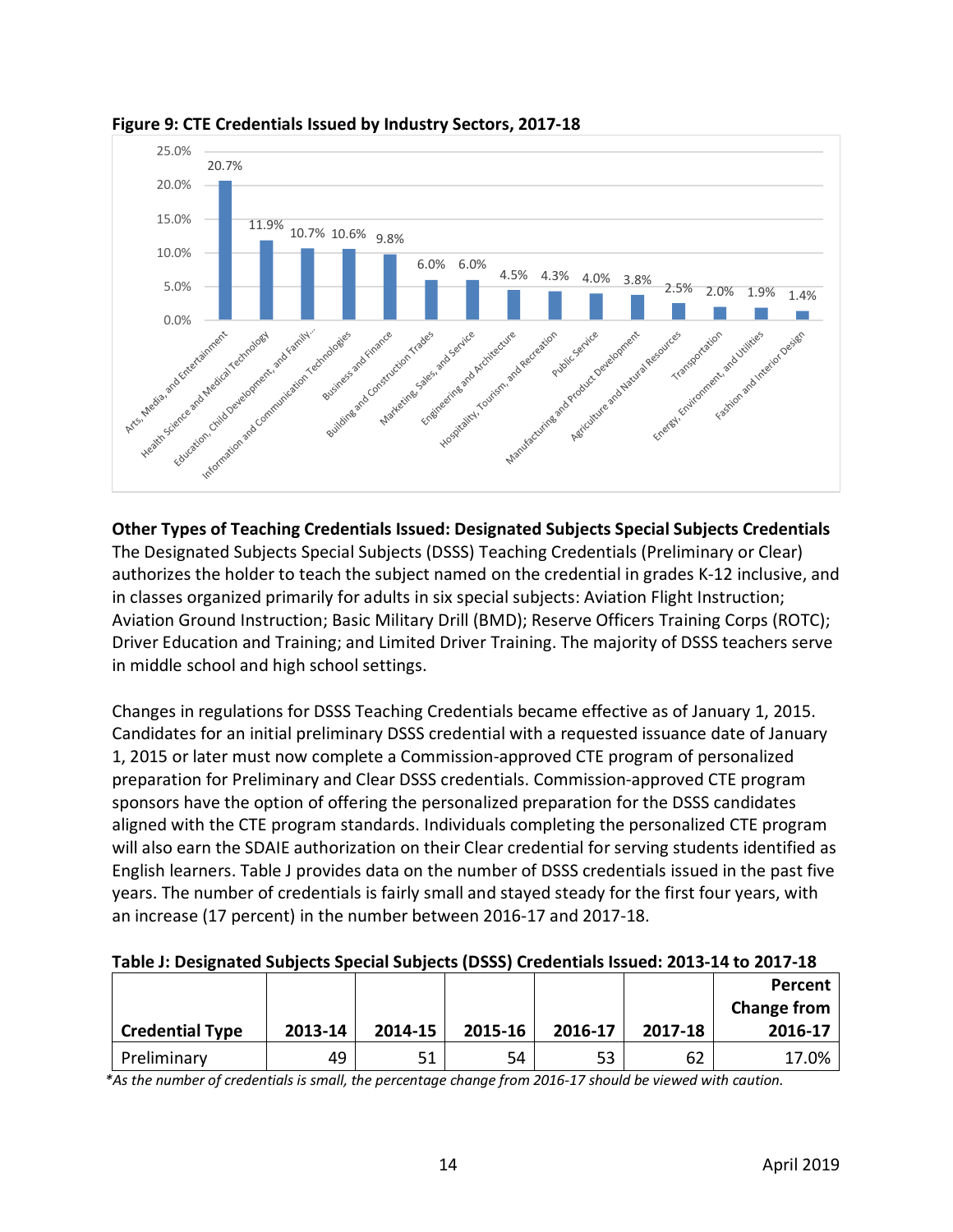Figure 10 displays preliminary DSSS credentials issued by subject area. ROTC represents the largest share of all DSSS credentials issued in each of the five years.



**Figure 10: New DSSS Credentials Issued by Subject Area: 2013-14 to 2017-18**

*Note: Data includes preliminary credentials only.*

Effective January 1, 2015, holders of a DSSS Teaching Credential in BMD or ROTC may elect to add a Special Teaching Authorization (STA) in Physical Education upon completion of specified requirements. The STA in Physical Education added to a DSSS credential in BMD or ROTC will provide the holder with a distinct physical education authorization limited to the areas of basic military drill and physical fitness training. The STA does not authorize instruction in any physical education courses that are offered outside of BMD and ROTC programs.

# **Future Teacher Supply Indicator: Teacher Preparation Program Enrollment Data**

Tracking teacher preparation program enrollment can serve as one indicator of potential future teacher supply in California. Federal Title II regulations require all states to report data on teacher preparation. The enrollment data for all California teacher preparation programs for the past five years is provided in Table K.

As depicted in Table K, there have been small increases in the last three years in new teacher candidates' enrollment in the teacher preparation programs. Between 2015-16 and 2016-17, there was an increase of about 2,500 candidates or +11.5 percent. When looking at the total teacher preparation enrollment in the past five years, in spite of the decline in the 2013-14 year, overall the enrollment increased by about 4,000 candidates between 2012-13 and 2016- 17. Figure 11 represents an overall increase of +20 percent in the past five years.

| <b>TURIC IN TURN TURNICI TTURNTUNUM TTULIUM EIN UNIILUM EUIL IU LU LUIU II</b> |         |             |         |         |         |                    |  |  |  |
|--------------------------------------------------------------------------------|---------|-------------|---------|---------|---------|--------------------|--|--|--|
|                                                                                |         |             |         |         |         | Percent            |  |  |  |
|                                                                                |         |             |         |         |         | <b>Change from</b> |  |  |  |
|                                                                                | 2012-13 | $2013 - 14$ | 2014-15 | 2015-16 | 2016-17 | 2015-16            |  |  |  |
| <b>Enrollment Totals</b>                                                       | 19,854  | 18,984      | 20,881  | 21,365  | 23,832  | 11.5%              |  |  |  |

#### **Table K: Total Teacher Preparation Program Enrollment, 2012-13 to 2016-17**

*Source: Annual Report Card on California Teacher Preparation Program for the Academic Year 2016-17 as required by Title II of Higher Education Act.*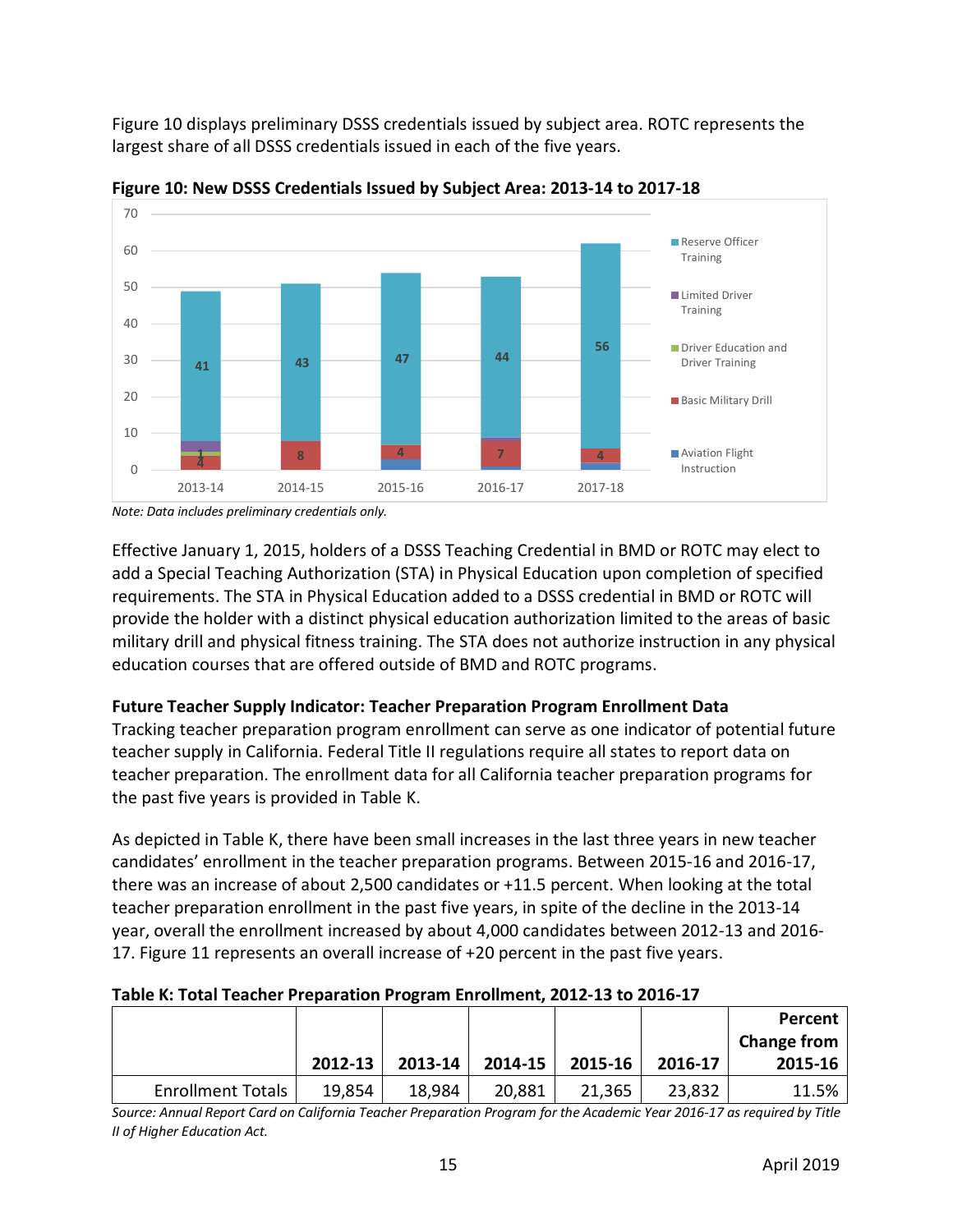

**Figure 11: Total Teacher Preparation Program Enrollment, 2012-13 to 2016-17**

*Note: 2016-17 is the most recent data available. Enrollment data for 2017-18 will not be available until summer 2019. Enrollment data represent candidates enrolled for their initial teaching credentials during the timeframe of September 1 to August 31. Data do not include second credentials, added authorizations or teacher candidates who finished all requirements and are considered as program completers.*

Figure 12 shows that more than half (54 percent) of the total enrollment in 2016-17 was in Private/Independent Colleges and Universities and more than one-third (39 percent) were enrolled in the CSU system. The UC system enrolled four percent and District Intern programs enrolled the remaining three percent.



**Figure 12: Total Enrollment by Teacher Preparation Program Systems, 2016-17**

*Note: Data include both program enrollment and program completers in Academic Year 2016-17.*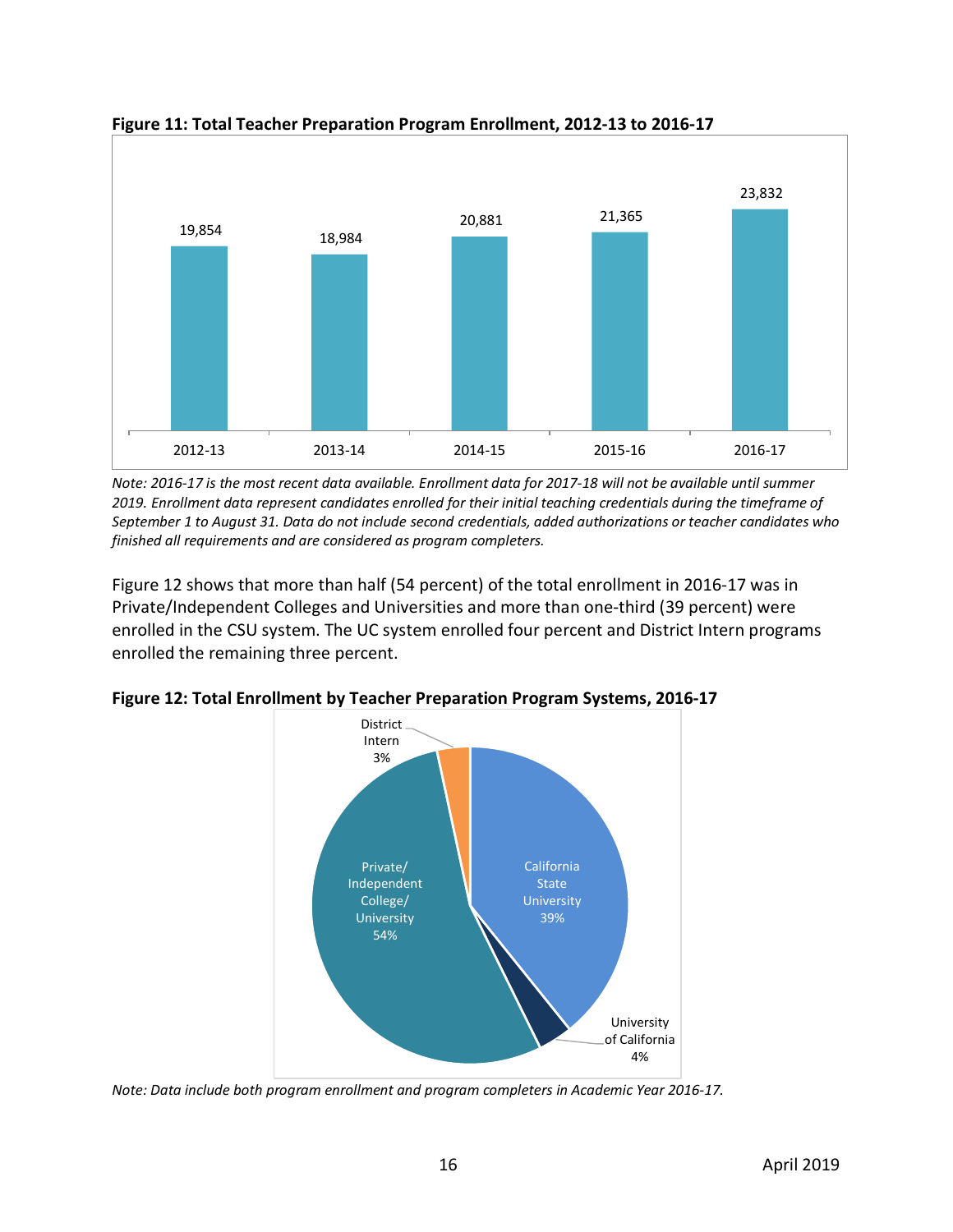Though there is a relationship between enrollment of teacher candidates in teacher preparation programs and the number of teaching credentials issued by IHE segments, not all teacher candidates enrolled in teacher preparation programs in a specific fiscal year will earn teaching credentials in the same fiscal year. Teacher preparation programs may be one, two, or three years in length; in addition, information reviewed as part of a series of accreditation visits indicates that many candidates may elect to pursue part-time enrollment in the program. In cases of part-time enrollment, some candidates may take several years to earn their credential. Teacher preparation enrollment data is collected as part of the federal mandate (Title II) by which the Teacher Preparation Programs are required to report enrollment data for September 1 to August 31 of each school year. However, the number of teaching credentials issued is reported for July 1 to June 30 of each fiscal year, a distinctly different timeframe from the Title II reporting.

# **Number of English Learner Authorizations Issued**

California's K-12 students who are English learners (EL) require teachers with the specialized knowledge and skills to support English language acquisition as well as access to academic content across the curriculum. According to the California Department of Education (CDE), there were about 1.3 million EL students in California public schools in 2017-18. [CDE DataQuest EL data for 2017-18](https://dq.cde.ca.gov/dataquest/longtermel/ELAS.aspx?cds=00&agglevel=State&year=2017-18)

The Commission has focused a variety of recent activities on addressing and improving preparation for meeting the needs of students who are English learners and on updating the knowledge and skills required of individuals who teach or provide services to these students. The Commission has approved several pathways for an individual to gain or demonstrate that he or she has the knowledge, skills, and abilities to teach English learners:

- Complete a Commission-approved Preliminary Multiple Subject, Single Subject or Education Specialist Teacher Preparation Program where EL pedagogy is embedded in the program;
- Complete a Commission-approved California Teacher of English Learners (CTEL) Program or a Commission-approved Bilingual Authorization Program;
- Pass the Commission's California Teacher of English Learners (CTEL) Examination or the Commission's California Subject Matter Examination for Teachers; World Language: English Language Development examination; or
- Complete a Commission-approved Certificate of Completion of Staff Development (CCSD): now available only for holders of Designated Subjects Career Technical Education credentials.

Currently, all new California-prepared teachers (Multiple Subject, Single Subject, and Education Specialist) earn an EL authorization based on their teacher preparation program coursework. Individuals admitted to California Multiple and Single Subject teacher preparation programs on or after July 1, 2002 are required to complete the requirements for an EL authorization for issuance of a preliminary credential. In addition, California-prepared individuals recommended for Education Specialist Instruction credentials on or after July 1, 2007 must also complete the requirements for an EL authorization for issuance of a Level I or preliminary credential. The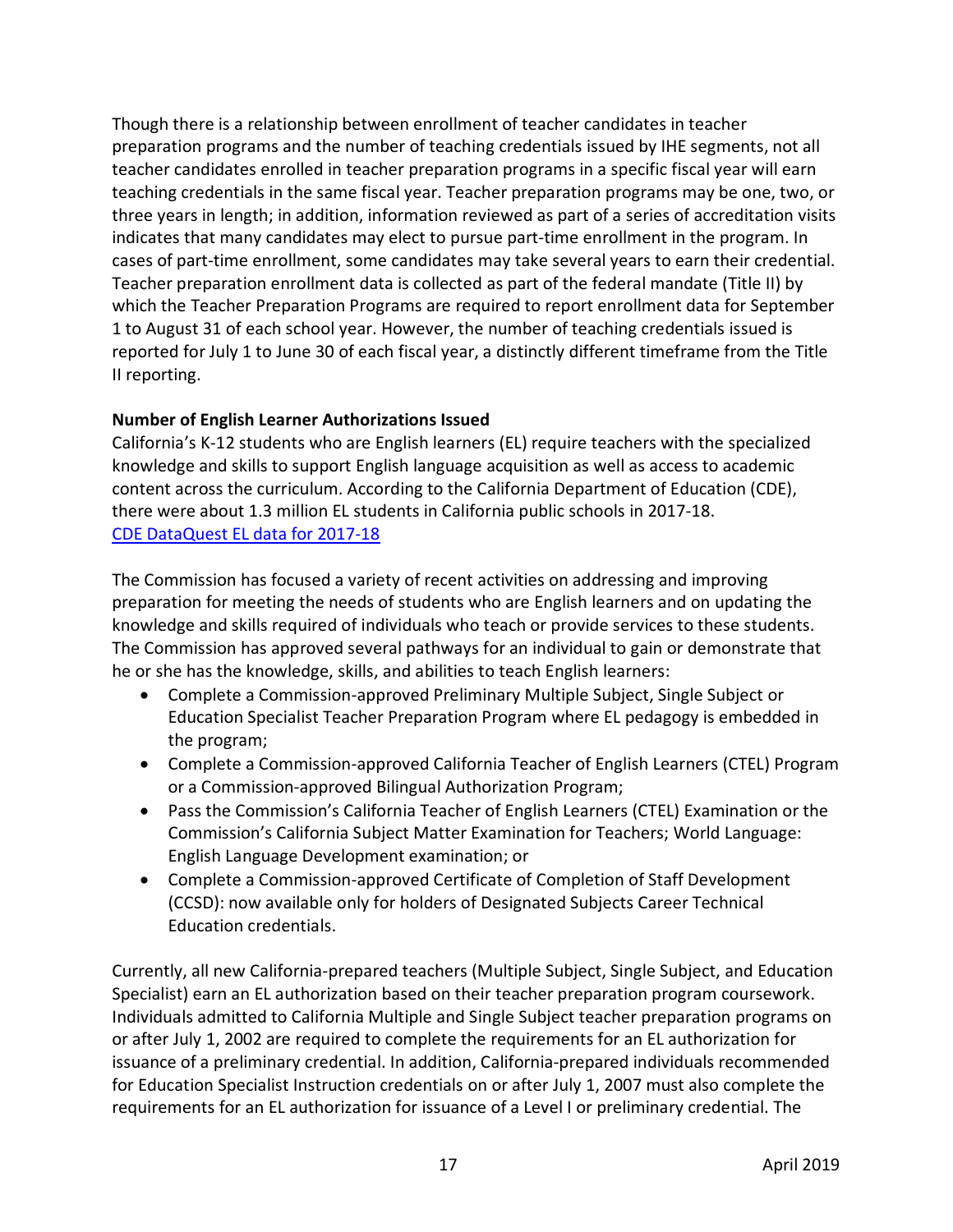CTEL examination and approved CTEL preparation programs as well as the CSET: World Language: English Language Development examination are available to individuals who were prepared in California prior to this requirement as well as individuals initially prepared as teachers outside of California without appropriate preparation or authorization to serve EL students who need to earn this authorization. The examination(s) and the approved programs address the same subject matter requirements. There are ten approved CTEL programs. In 2017-18, one thousand teachers passed all three sections of the CTEL examination.

The Emergency Crosscultural, Language and Academic Development (CLAD) Permit is required for the types of fully credentialed teachers described below when these teachers are assigned to instruct English learners in California's public schools before they have earned an EL authorization. An Emergency CLAD Permit authorizes the holder to provide English Language Development (ELD) and SDAIE instruction to English learner students in self-contained classrooms while completing the requirements for a CLAD Certificate/EL authorization. The CLAD Permit is typically needed by a teacher in California for one of the following reasons:

- The teacher was admitted to a California preparation program before July 1, 2002 and earned a preliminary or clear Multiple/Single Subject Teaching credential without an English learner authorization; or
- The teacher earned an Education Specialist Instruction credential prior to July 1, 2007 without an English learner authorization; or
- The teacher was prepared out of state or out of country without an EL Authorization; or
- The teacher holds a Services credential with a Special Class authorization, Designated Subjects teaching credential, or other type of permit that serves as a prerequisite for the emergency permit when additional specified requirements are met.

An Emergency Bilingual Permit authorizes the holder to provide the same services as an Emergency CLAD Permit plus content instruction delivered in the language of emphasis in the subjects and at the levels authorized by the prerequisite teaching credential. An Emergency Bilingual Permit is appropriate for fully credentialed teachers who do not yet hold a Bilingual Authorization but who are assigned to positions requiring content instruction delivered in the primary language of the student other than English.

The Commission took action in December 2012 to amend regulations in order to reduce the number of emergency permit reissuances from four to two in order to limit the potential time an individual may teach EL students without full preparation. Regulations were approved by the Office of Administrative Law and became effective on January 1, 2014.

Table L provides data on the number of Emergency CLAD and Bilingual Authorization Permits issued for the past five years. There was a decrease of 1.8 percent in the number of Emergency CLAD Permits issued and a decrease of 10.1 percent in the number of Emergency BCLAD Permits issued between 2016-17 and 2017-18.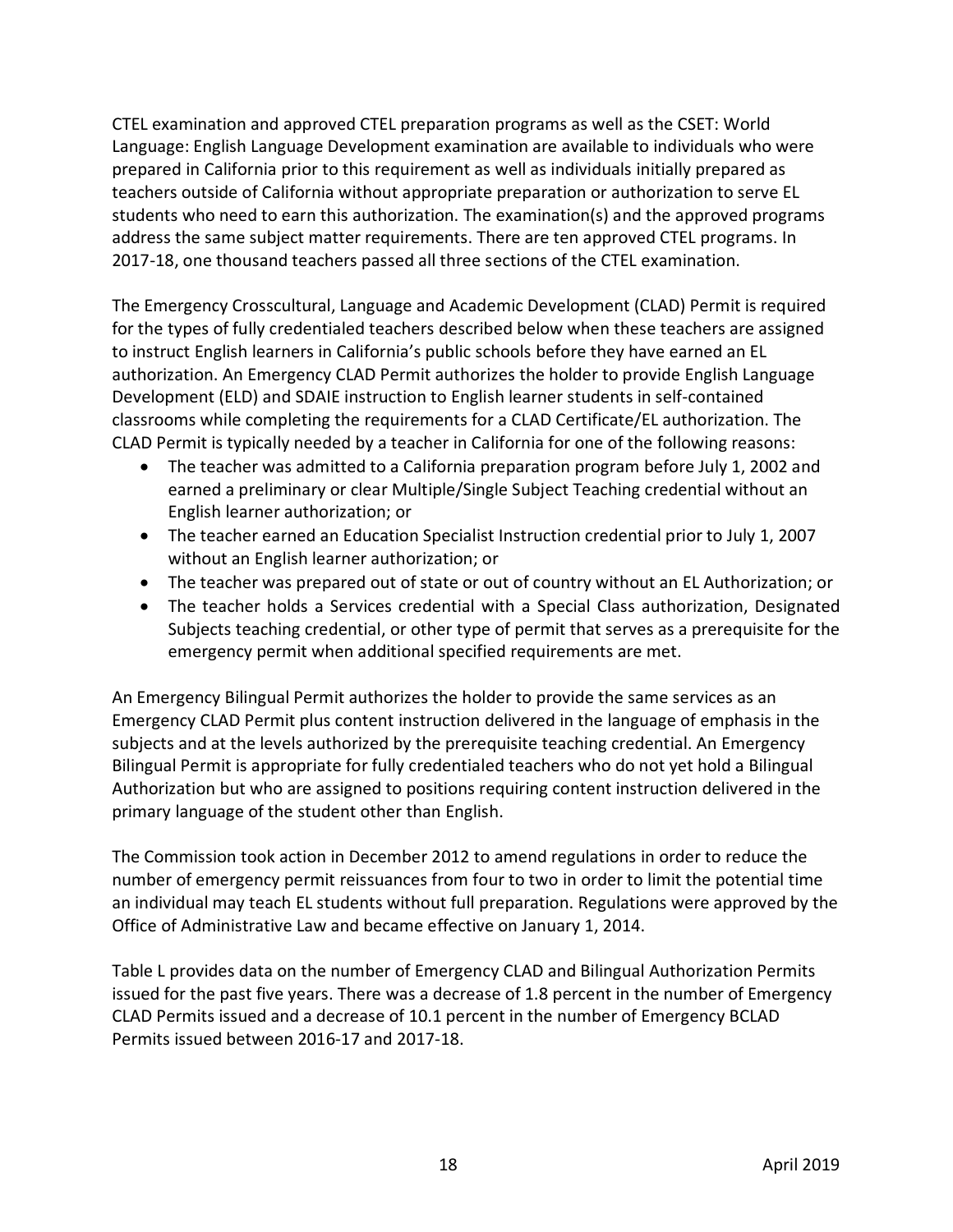|                            |         |         |         |         |         | Percent<br><b>Change from</b> |
|----------------------------|---------|---------|---------|---------|---------|-------------------------------|
| <b>Permit Type</b>         | 2013-14 | 2014-15 | 2015-16 | 2016-17 | 2017-18 | 2016-17                       |
| <b>Emergency CLAD</b>      | 1,177   | 1,636   | 1,655   | 2,059   | 2,022   | $-1.8%$                       |
| <b>Emergency Bilingual</b> | 66      | 80      | 109     | 159     | 143     | $-10.1%$                      |

**Table L: Emergency CLAD and Bilingual Authorization Permits, 2013-14 to 2017-18**

The Certificate of Completion of Staff Development (CCSD) allows individuals to complete a staff development program to earn an authorization to provide Specially Designed Academic Instruction in English (SDAIE) to EL students within the subject matter content and grade level of the holder's prerequisite credential. Assembly Bill 2913 (Chap. 169, Stats. 2004) established a sunset date of January 1, 2008 for the issuance of the CCSD to most teachers (Multiple Subject, Single Subject and Education Specialist). The decrease in CCSD authorizations beginning in the 2008-09 year is due to the implementation of this bill.

Senate Bill 1292 (Chap. 752, Stats. 2006) added section 44253.11 to the Education Code, which authorizes teachers with Designated Subjects Career Technical Education and Special Subject teaching credentials and holders of service credentials with a special class authorization, to be assigned to provide SDAIE to English learners based on completion of a staff development program. The bill did not include a sunset date for this population of teachers. However, the Commission took action in 2008 to embed SDAIE content within the preparation program standards for earning a Clear Designated Subjects Career Technical Education Credential. The SDAIE authorization (equivalent to the CCSD) is included on documents for individuals who complete CTE programs under the new clear credential standards upon recommendation by an approved program sponsor. If a program sponsor had not yet transitioned to the new program standards, candidates could not be enrolled under the prior standards beyond August 31, 2010. Candidates must have completed any program based on prior standards by August 31, 2013. Therefore, the number of individuals holding a Designated Subjects credential and enrolling in CCSD programs in the future should continue to diminish.

Table M and Figure 13 display the number of new CCSD issued in the past five years. After a dramatic decline in the number of CCSD in the first four years, there was a small increase in the number of CCSD between 2016-17 and 2017-18.

|         |         |         |         |         | <b>Percent Change</b> |
|---------|---------|---------|---------|---------|-----------------------|
| 2013-14 | 2014-15 | 2015-16 | 2016-17 | 2017-18 | from 2016-17          |
| 122     | 93      | 93      | 29      | 35      | +20.7%                |

*\*As the number of credentials is small, the percentage change from 2016-17 should be viewed with caution.*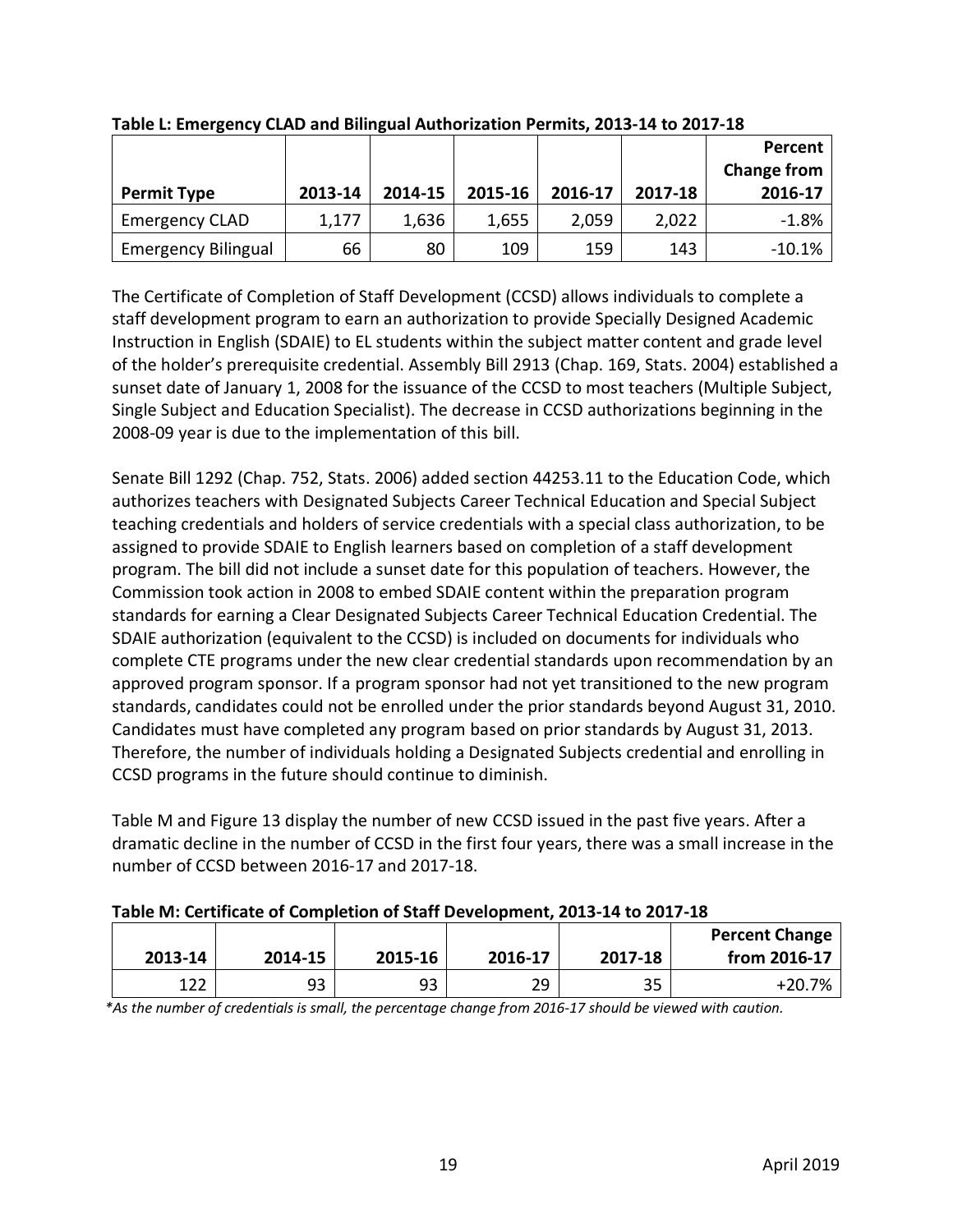

**Figure 13: Certificate of Completion of Staff Development Issued, 2013-14 to 2017-18**

For detailed data on all EL and Bilingual Authorizations, refer to Table 4A in the Appendix. CLAD and Bilingual authorization permits and waivers requested by school districts are presented in Tables 4B and 4C.

# **Number of Teaching Permits and Waivers Issued**

*No Child Left Behind* (NCLB) reauthorized the Elementary and Secondary Education Act (ESEA) of 1965. The federal law required states to develop subject matter assessments. To align with NCLB, California's State Board of Education established that teachers of NCLB core academic subjects must have:

- a bachelor's degree; and
- a state credential or an intern credential (for no more than three years); and
- core academic subject matter competence.

In 2015, the *Every Student Succeeds Act* (ESSA) reauthorized ESEA; the criteria above are still in place for California's teachers.

*Short-Term Staff Permits, Provisional Internship Permits, and Teaching Permit for Statutory Leave* Prior to 2005, the Commission issued Emergency Multiple Subject, Single Subject and Education Specialist teaching permits at the request of California public school employers. An individual could hold a maximum of five permits of each type as long as the renewal requirements were met. With the passage of the Federal NCLB Act, the Commission took action on December 4, 2003 to discontinue the issuance of Emergency Multiple Subject, Single Subject and Education Specialist teaching permits effective July 1, 2006, with the understanding that there would be a continuing need for documents to address staffing needs. Thus, the Commission developed the Short-Term Staff Permit (STSP) and the Provisional Internship Permit (PIP) in 2005 to address the two distinct types of staffing needs identified – acute and anticipated.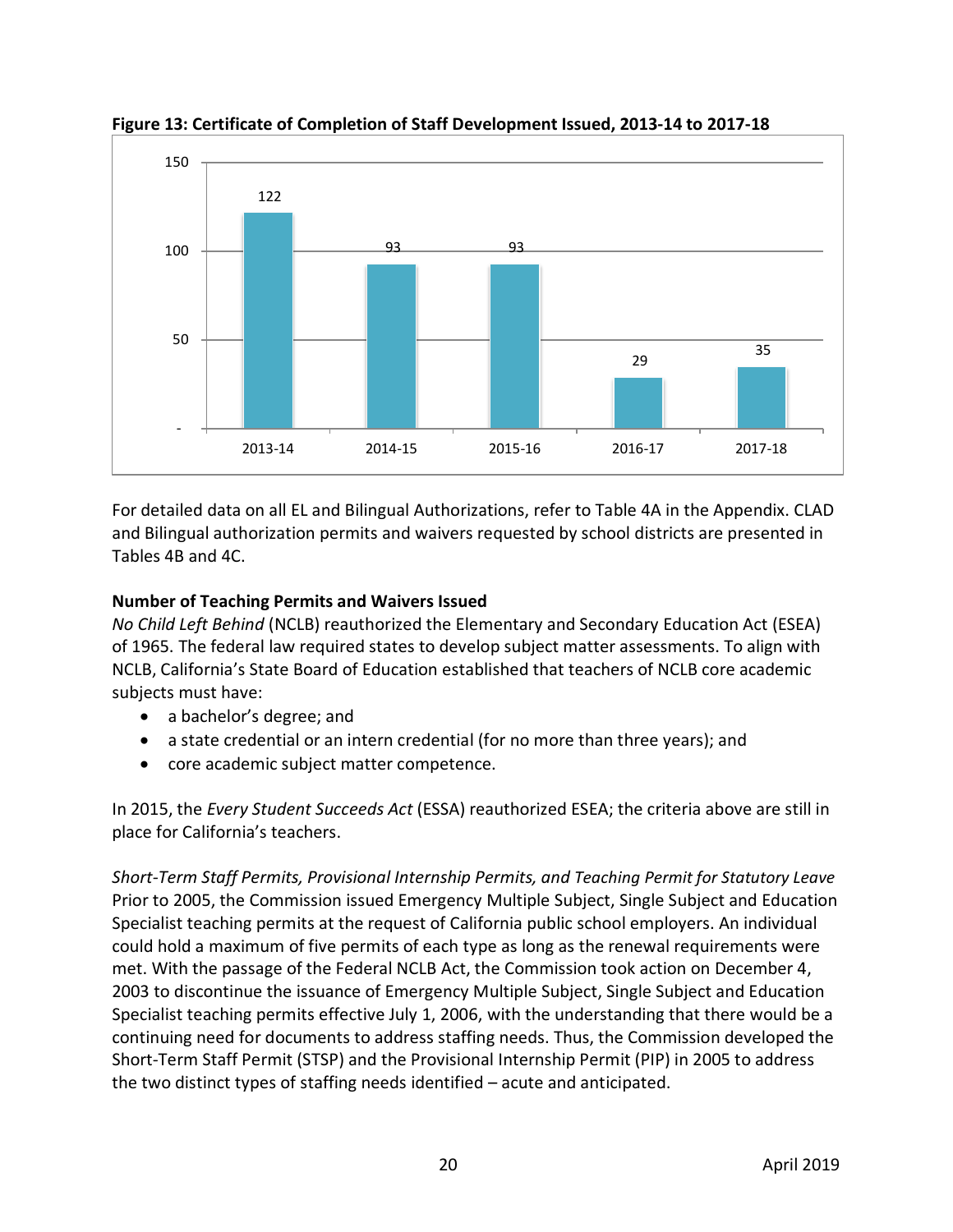A STSP may be requested by an employing agency when there is an acute staffing need. An "acute staffing need" exists when an employer needs to fill a classroom immediately based on an unforeseen need. STSPs are restricted to service in the employing agency that requests issuance of the permit, are valid for one school year and are not renewable.

A PIP may be requested by an employing agency when there is an anticipated staff need. An "anticipated staffing need" exists when a district is aware that an opening is going to occur and conducts a diligent search for a credentialed teacher, but is unable to recruit one. PIPs are restricted to service within the employing agency that requests issuance of the permit and are issued for one calendar year. Prior to October 1, 2013, the PIP could be renewed once; however, the Commission took action to eliminate this onetime option for renewal and regulations were approved to implement the change.

Table N and Figure 14 provide data on STSPs and PIPs issued in the past five years. There have been dramatic increases in both STSPs and PIPs starting from 2013-14. In 2017-18, the number of STSPs issued increased (+5.4 percent) and PIPs declined (-0.4 percent). When both STSPs and PIPs were combined there was an increase of 3.1 percent between 2016-17 and 2017-18.

|                                |       |                                         |       |       |       | Percent            |
|--------------------------------|-------|-----------------------------------------|-------|-------|-------|--------------------|
|                                |       |                                         |       |       |       | <b>Change from</b> |
| <b>Permit Type</b>             |       | 2013-14 2014-15 2015-16 2016-17 2017-18 |       |       |       | 2016-17            |
| <b>Short-Term Staff Permit</b> | 906   | 1,879                                   | 2,775 | 3,422 | 3,607 | $+5.4%$            |
| Provisional Internship Permit  | 258   | 511                                     | 1,293 | 2,288 | 2,279 | $-0.4%$            |
| Total                          | 1,164 | 2,390                                   | 4,068 | 5,710 | 5,886 | $+3.1%$            |

**Table N: Short-Term Staff Permits and Provisional Internship Permits Issued, 2013-14 to 2017-18**

*Note: PIP includes first-time, new type, and reissuance. As of October 1, 2013, PIPs are no longer reissued.*



**Figure 14: Short-Term Staff Permits and Provisional Internship Permits Issued, 2013-14 and 2017-18**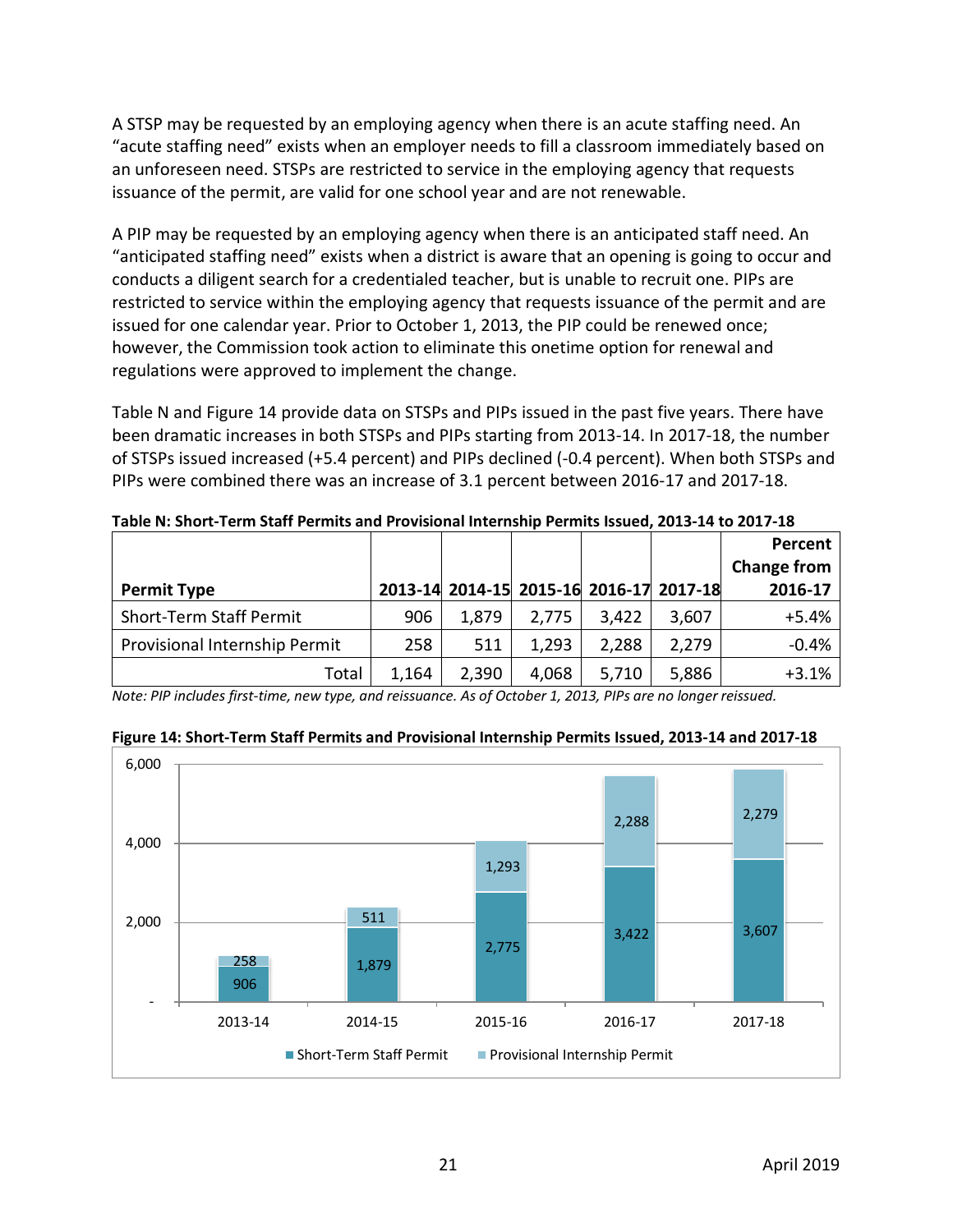#### *Teaching Permit for Statutory Leave (TPSL)*

In spring 2016, the Commission developed the Teaching Permit for Statutory Leave (TPSL) to address the teacher shortage. The TPSL allows an employing agency to fill a position where the teacher of record is unable to teach due to a statutory leave (medical or otherwise) with a temporary teacher of record for the duration of the leave. A TPSL may be issued with one or more authorizations in the areas of Multiple Subject, Single Subject, and Education Specialist, depending on the individual's qualifications. The permit is renewable upon verification from the employing agency that specific requirements have been completed. In 2017-18, more than 700 TPSLs were issued.

#### *Limited Assignment Teaching Permits*

Limited Assignment Teaching Permits were designed to allow fully credentialed teachers to teach outside their authorized areas while completing the requirements to earn an added authorization, supplementary authorization, or subject matter authorization. Limited Assignment Teaching Permits are issued at the request of, and are restricted to service with, a California public school employer to fill vacancies. These permits allow employing agencies flexibility, especially in rural and remote areas of the state, to assign individuals to teach in more than one subject area.

The Commission issues General Education Limited Assignment Teaching Permits (GELAPs) in any statutory subject area available on a Single Subject or Multiple Subject teaching credential. An individual must hold a valid California general education teaching credential to qualify for a GELAP. The Multiple Subject GELAP authorizes the holder to teach self-contained classes, such as those generally found in elementary schools. The Single Subject GELAP authorizes the holder to teach departmentalized courses within the authorized content area(s) named on the document, such as those generally found in the middle and high schools. The GELAP is valid for one year and may be reissued twice in any one specific subject.

The Special Education Limited Assignment Teaching Permit (SELAP) was added to Title 5 Regulations effective July 3, 2009. A SELAP may be issued in any of the seven Education Specialist Instruction Credential specialty areas while the holder completes the requirements for an added authorization in special education or a full Education Specialist authorization. An applicant for the SELAP must hold a valid California special education teaching credential or a clear or life Speech-Language Pathology or Clinical or Rehabilitative Services credential with a Special Class Authorization. A SELAP is valid for one year and may be reissued twice in any one specific specialty area.

Table O provides data on the number of Limited Assignment Teaching Permits issued for the past five years. There was a decrease of 2.4 percent for GELAP Multiple Subject while there was a small increase of 1.9 percent for GELAP Single Subject. After a continued decrease in SELAP in the middle years, there has been an increase (14.7 percent) between 2016-17 and 2017-18. Overall, there was an increase (4.2 percent) in the number of Limited Assignment Teaching Permits between 2016-17 and 2017-18.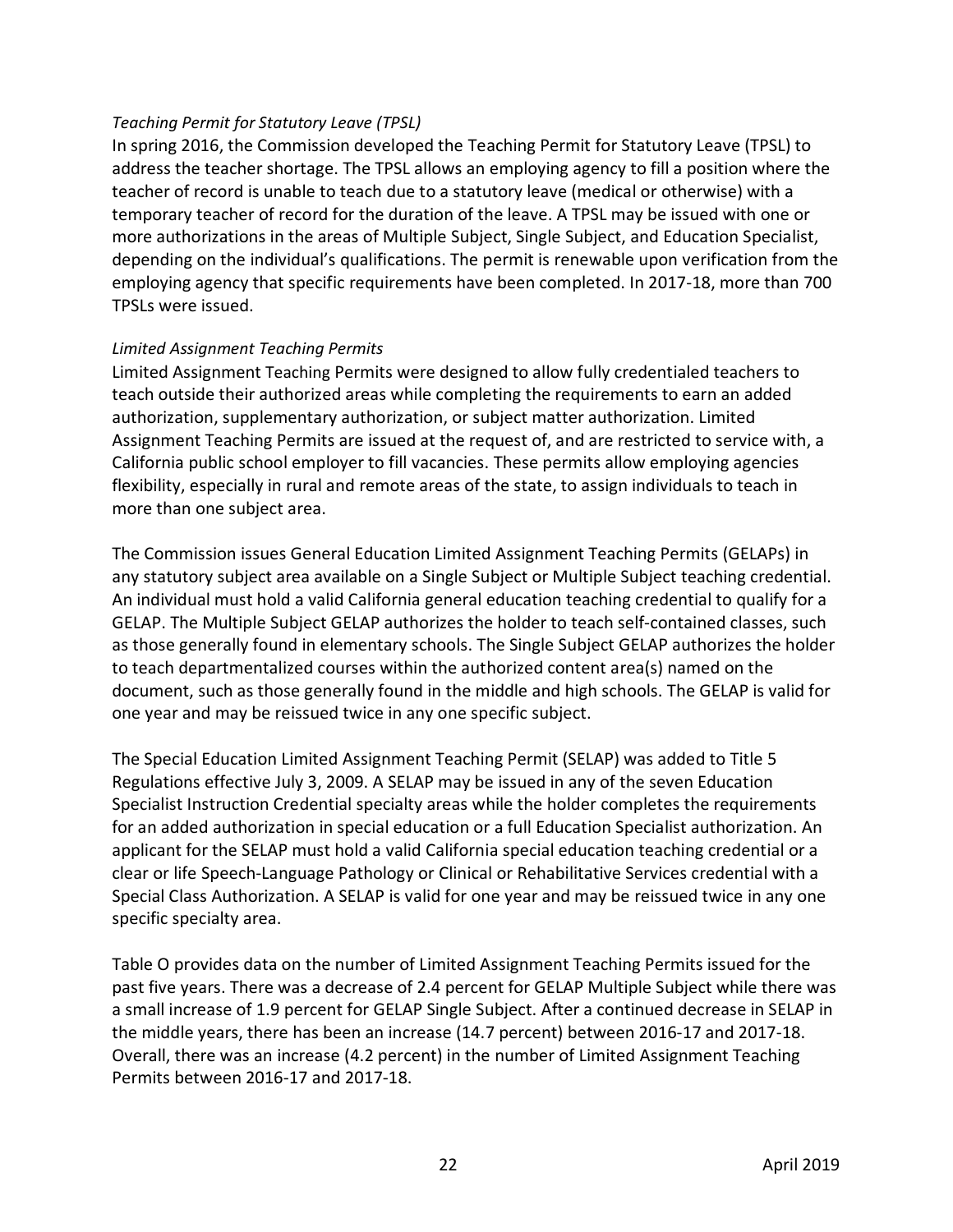| <b>Permit Type</b>             |       |       |       |       | 2013-14 2014-15 2015-16 2016-17 2017-18 | <b>Percent Change</b> |
|--------------------------------|-------|-------|-------|-------|-----------------------------------------|-----------------------|
|                                |       |       |       |       |                                         | from 2016-17          |
| <b>GELAP: Multiple Subject</b> | 67    | 76    | 113   | 126   | 123                                     | $-2.4%$               |
| <b>GELAP: Single Subject</b>   | 895   | 1,173 | 1,266 | 1,366 | 1,392                                   | $+1.9%$               |
| <b>SELAP</b>                   | 767   | 486   | 398   | 382   | 438                                     | $+14.7%$              |
| Total                          | 1,729 | 1,735 | 1,777 | 1,874 | 1,953                                   | $+4.2%$               |

# **Table O: Number of Limited Assignment Teaching Permits Issued, 2013-14 to 2017-18**

*Note: Data include first-time, new type, and reissuance. SELAPs were first issued in 2010.* 

#### *Variable Term Waivers*

Waivers are the final option for public school employers within the hiring priority. Since July 1994, the Commission has had the authority to issue waiver documents related to educator preparation and credentialing and address the ability of employers to employ or assign persons who are not appropriately credentialed for their assignment. Variable Term Waivers give the employer the ability to meet staffing needs when a suitable fully qualified credentialed employee cannot be found. Employing agencies must complete a diligent search for a suitable credentialed teacher or qualified intern teacher before requesting a credential waiver.

Criteria for Variable Term Waivers are set by the Commission and include specific requirements for designated high and low incidence credentialing areas, including verification of recruitment efforts, evidence of qualifications to teach in the assignment and a commitment to meet the credentialing goals. Waivers are issued or denied based upon the criteria and factors such as an employer's continuing needs; the support the employer will provide to the applicant; or extenuating, extraordinary and unanticipated circumstances.

Table P and Figure 15 depict the number of teaching credential waivers issued for past five years. After a big jump in the number of waivers in 2016-17, the number of teaching credential waivers issued in 2017-18 showed a small decrease (-4.2 percent) between 2016-17 and 2017- 18.

#### **2013-14 2014-15 2015-16 2016-17 2017-18 Percent Change from 2016-17** 200 125 283 405 388 -4.2%

# **Table P: Number of Teaching Waivers Issued, 2013-14 to 2017-18**

*Note: Data include first-time, new type, and reissuance of waivers for Multiple Subject, Single Subject and Education Specialist Credentials. Waiver data include added authorization in Special Education. Also, some waivers may not have subject area listed on them.*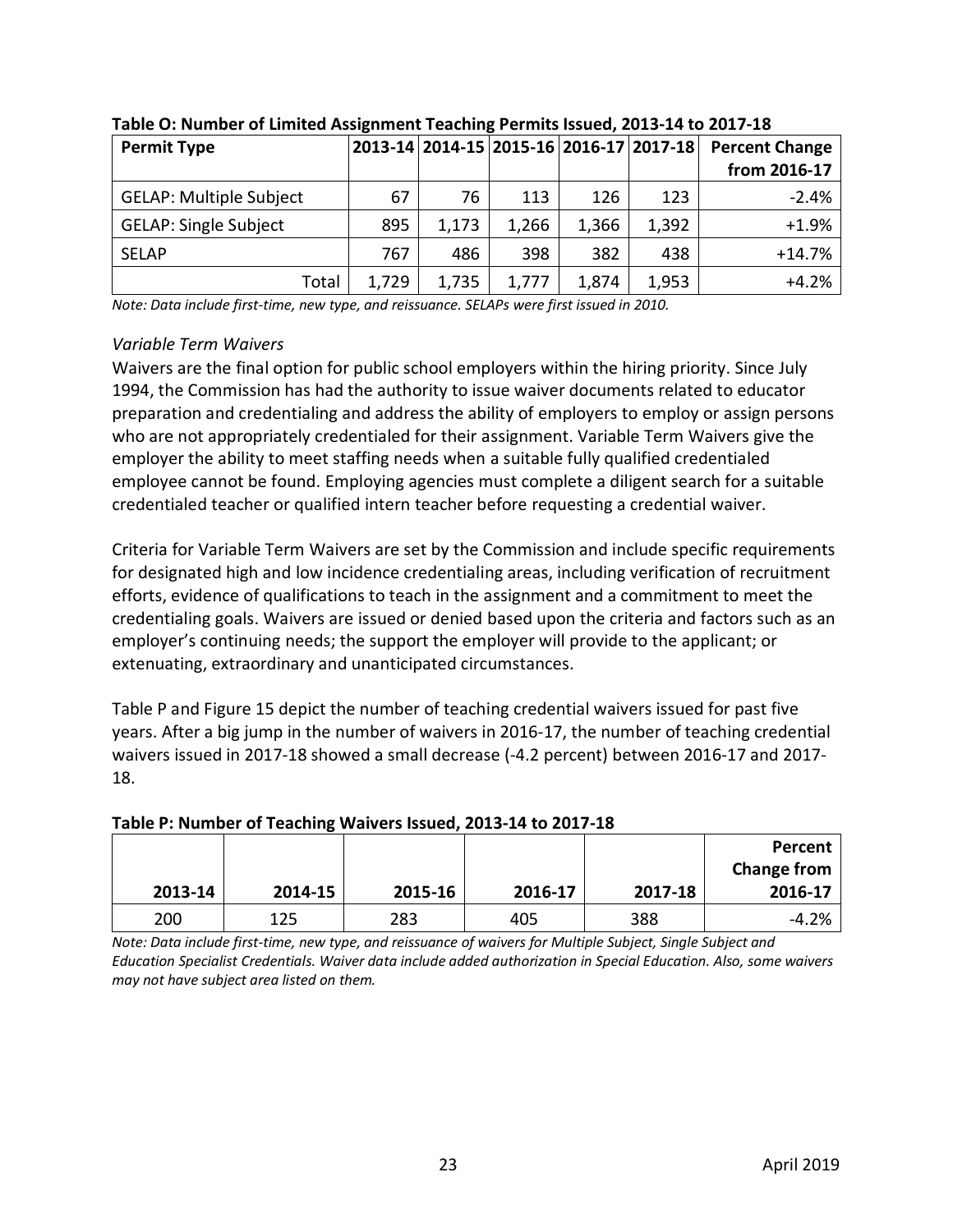

**Figure 15: Number of Teaching Waivers Issued, 2013-14 to 2017-18**

Tables 5A, 5B, and 5C in the Appendix provide detailed information about various types of documents (intern credentials, permits and waivers) requested by counties and school districts by credential type and subject area. At the state level, more than 13,000 documents of this type were requested by all 58 counties in 2017-18. More than half (60 percent) of the documents issued were permits; about two-fifths (37 percent) were intern credentials and about three percent were waivers. Los Angeles county alone requested nearly one-fifth (19.4 percent) of the documents. Another one-third (29 percent) were requested by five counties: Kern, Alameda, Santa Clara, Fresno, and San Joaquin. These five counties requested between 600 and 960 documents each. More than one-fourth (29 percent) were requested by another eight counties: San Bernardino, San Diego, Contra Costa, Tulare, Sacramento, Riverside, San Francisco, and Monterey, each requesting between 300 and 600 documents. Thus, at the state level, more than three-fourths (77.4 percent) of all permits and waivers were requested by fourteen counties only. The following counties – Solano, Stanislaus, Merced, San Mateo, Sonoma, Imperial, Madera, Kings, Orange, and Mendocino – each requested between 100 to 300 documents. Santa Barbara, Ventura, Santa Cruz, Lake, Placer, and Yolo each requested between 50 and 90 documents. The remaining twenty-seven counties requested less than 50 documents each. At the state level, when the total number of documents (intern credentials, permits, and waivers) requested was compared with current teaching workforce, the percentage of intern credentials, permits and waives accounted for 4.3 percent of the teaching workforce.

Further analysis of the documents by county indicated that there were fifty-seven counties with university intern programs and twenty-three counties with district intern programs. Ten counties (Los Angeles, Santa Clara, San Joaquin, Kern, San Bernardino, Alameda, Fresno, Sacramento, San Diego, and Contra Costa) accounted for more than two-thirds (68.5 percent) of the total intern credentials issued. When permits were analyzed by county, ten counties (Los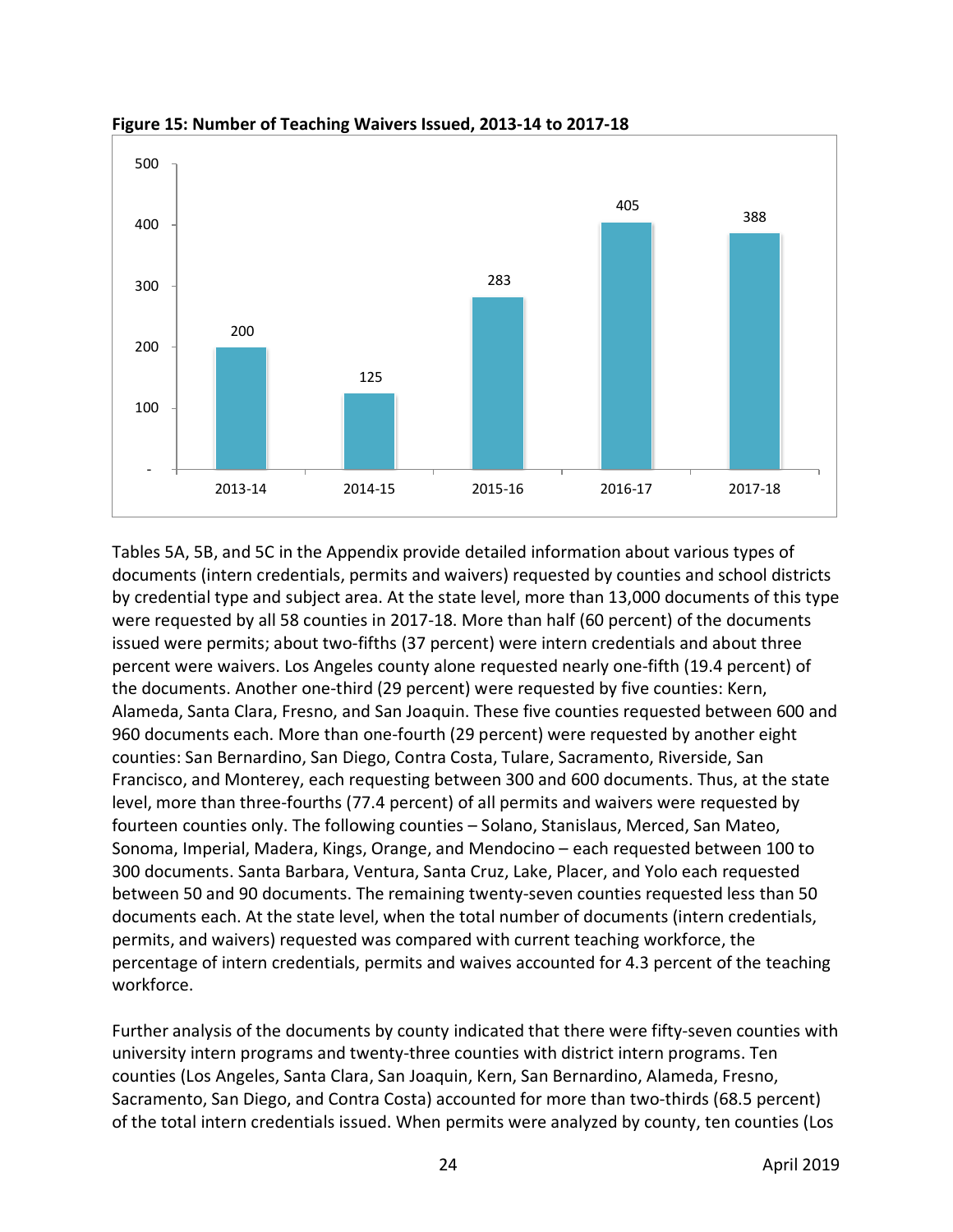Angeles, Kern, Alameda, Fresno, Santa Clara, San Diego, San Joaquin, San Bernardino, Tulare, and Contra Costa) accounted for nearly two-thirds (63.5 percent) of the total permits requested. When waivers were analyzed, twenty-nine counties requested waivers. The following ten counties – Los Angeles, Kern, Alameda, San Francisco, Contra Costa, Santa Clara, Solano, San Joaquin, Fresno, and Riverside - accounted for more than two-fifths (80 percent) of the waivers requested.

When all three types of documents (intern credentials, permits, and waivers) were analyzed by credential types, about one-third (29 percent) of the intern credentials were in Multiple Subject, another one-third (30 percent) were in Single Subjects, and more than two-fifths (41 percent) were in Education Specialist credentials. For permits, more than one-fourth (28 percent) were issued in Multiple Subject, more than one-third (38 percent) in Single Subjects, and about one-third (34 percent) for Education Specialist specialty areas. For waivers, a little over one-fifth (23 percent) were issued in Multiple Subject, more than one-third (35 percent) in Single Subjects and more than two-fifths (42 percent) for Education Specialist credentials.

Figure 16 summarizes the total number of intern credentials, permits, and waivers by credential type in 2017-18.



#### **Figure 16. Distribution of Intern credentials, Permits, and Waivers by Credential Type, 2017- 18**

# **Comparison of Fully Credentialed Teachers Serving in California Public Schools**

Table Q shows the total number of full-time equivalent individuals holding teaching documents who were employed in California public schools during fiscal years 2016-17 and 2017-18. The table also shows these numbers as a percentage of the total teaching staff<sup>[1](#page-27-0)</sup>. Taking into account the total number of certificated teaching staff in California's schools, the number of university and district intern credentials accounted for 1.3 percent and 0.3 percent, respectively. There

<span id="page-27-0"></span><sup>1</sup> Data Source: California Department of Education 201**7**-1**8**.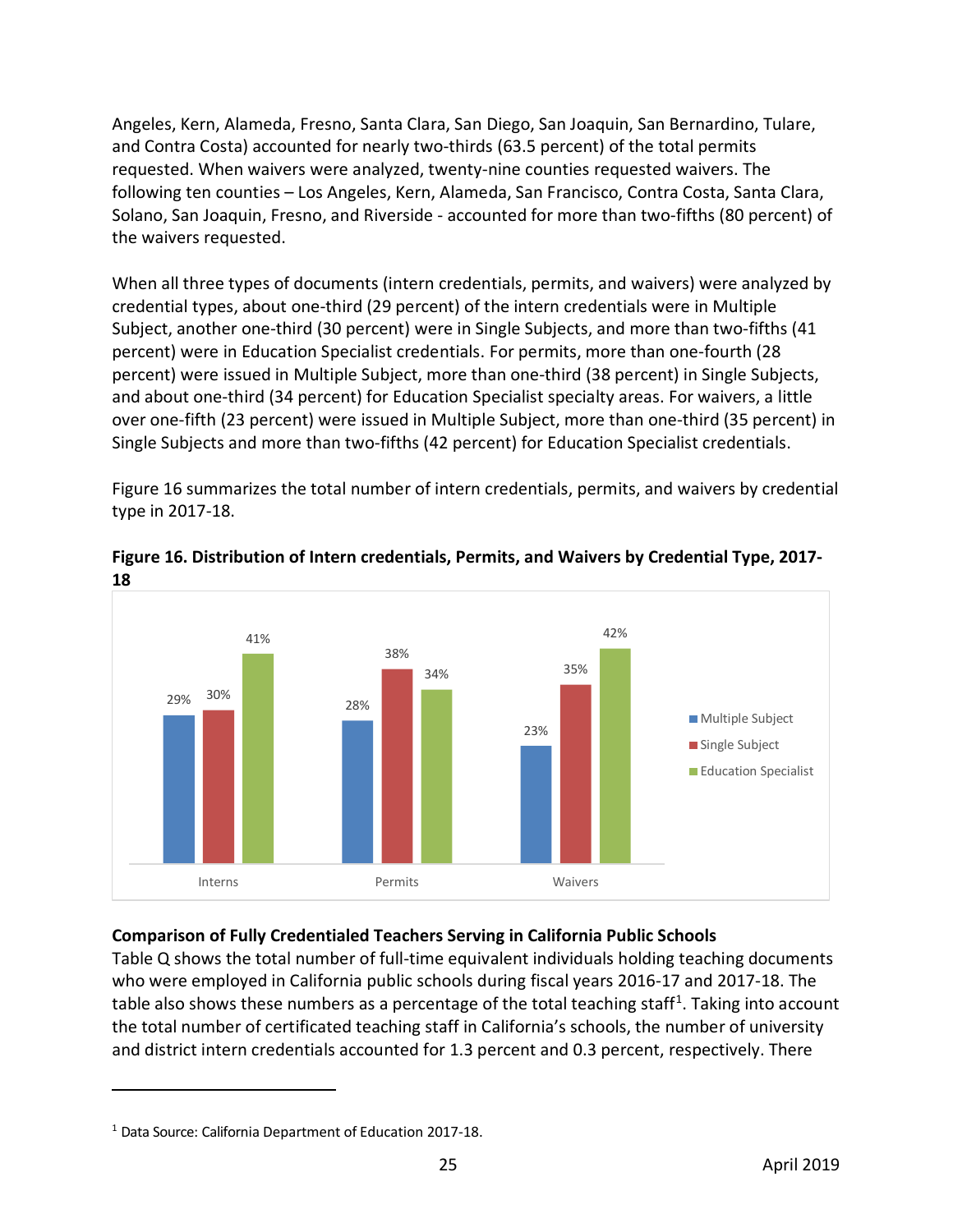was a small increase (by 0.2 percent) in the intern credentials. For permits, STSPs accounted for 1.2 percent and PIPs accounted for 0.7 percent of the total teaching workforce. There was a small increase (by 0.1 percent) in STSPs and a small decrease (by 0.1 percent) in PIPs. Limited Assignment Teaching Permit stayed at 0.6 percent and waivers at less than 0.1 percent. Overall, it was estimated that there was a decline of 0.3 percent in the number of fully credentialed teachers in 2017-18.

|                                    |               | 2016-17           |               | 2017-18           |
|------------------------------------|---------------|-------------------|---------------|-------------------|
|                                    | 2016-17       | <b>Percent of</b> | 2017-18       | <b>Percent of</b> |
|                                    | <b>Number</b> | <b>Total</b>      | <b>Number</b> | <b>Total</b>      |
| <b>Fully Credentialed Teachers</b> | 292,755       | 96.0%             | 293,108       | 95.7%             |
| (Preliminary and Clear)            |               |                   |               |                   |
| University Intern Credentials      | 3,777         | 1.2%              | 4,041         | 1.3%              |
| <b>District Intern Credentials</b> | 583           | 0.2%              | 885           | 0.3%              |
| Limited Assignment Teaching Permit | 1,874         | 0.6%              | 1,953         | 0.6%              |
| Provisional Intern Permit (PIP)    | 2,288         | 0.8%              | 2,279         | 0.7%              |
| Short-Term Staff Permit (STSP)     | 3,422         | 1.1%              | 3,607         | 1.2%              |
| Variable Term Waivers              | 404           | 0.1%              | 388           | 0.1%              |
| Total                              | 305,103       | 100.0%            | 306,261       | 100.0%            |

**Table Q: Comparison of Teachers Serving in California Public Schools with Full Authorization versus Intern Credentials, Permits, and Waivers Issued, 2016-17 and 2017-18**

*The following sections - demographic data (age, gender, and ethnicity) and projected teacher hires - are not mandated by Education Code §44225.6. However, since the report focuses on teacher supply, related factors such as age of new teaching credential holders, gender and ethnicity of current teaching workforce and projected teacher hires are discussed here to provide a statewide picture of teacher demand. All new applicants provide date of birth information to the Commission as part of their application process. Data on gender and ethnicity of current teachers as well as projected teacher hire data are published by the California Department of Education. It is important to note that the gender and ethnicity data are self-reported and educators have the option to decline to state.*

#### **Demographic Data: Average Age for Holders of New Teaching Credentials**

An analysis of average age of holders of preliminary teaching credentials and intern credentials indicated that there is difference by credential types.

Figure 17 shows that for Multiple Subject, the median age of interns was higher than that of the preliminary credential holders. For new preliminary Single Subject credential holders, the median age was 29. The median age of new Education Specialist credential holders was higher than that of both new Multiple Subject and Single Subject credential holders. New District intern credential holders had the highest median age of all new credential holders.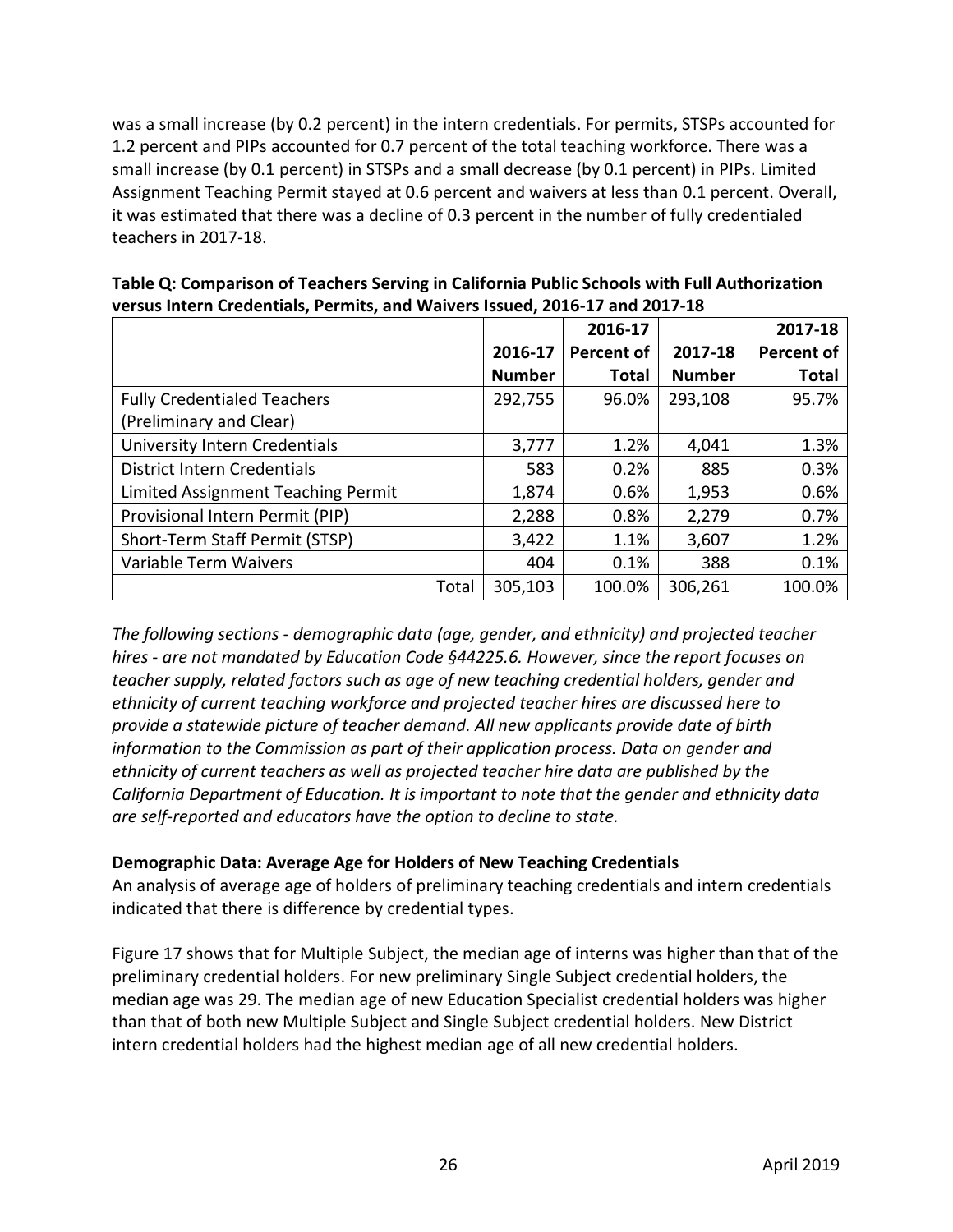

**Figure 17. Median Age in Years by Initial Credential Type, 2017-18**

*Note: Data include initial credentials only; do not include renewals.*

In summary, the median age of new credential holders differed by type of teaching credentials – ranging from 28 years of age for Multiple Subject preliminary and Single Subject intern credential holders to 38 years of age for Education Specialist district intern candidates.

#### **Demographic Data: Gender and Ethnicity Distribution of Current Teaching Workforce**

In 2017-18, more than 306,000 teachers taught in California's K-12 public schools. Of the teachers voluntarily providing gender and ethnicity data, nearly three-fourths (73 percent) of these teachers were female while less than one-third (27 percent) were male (Figure 18). Approximately two-thirds (62 percent) identified themselves as White and more than one-fifth (21 percent) identified as Hispanic. Asians constituted eight percent and African American four percent. American Indian was less than one percent and teachers belonging to two or more races constituted another one percent. The remaining four percent of teachers did not respond to these questions (Figure 19)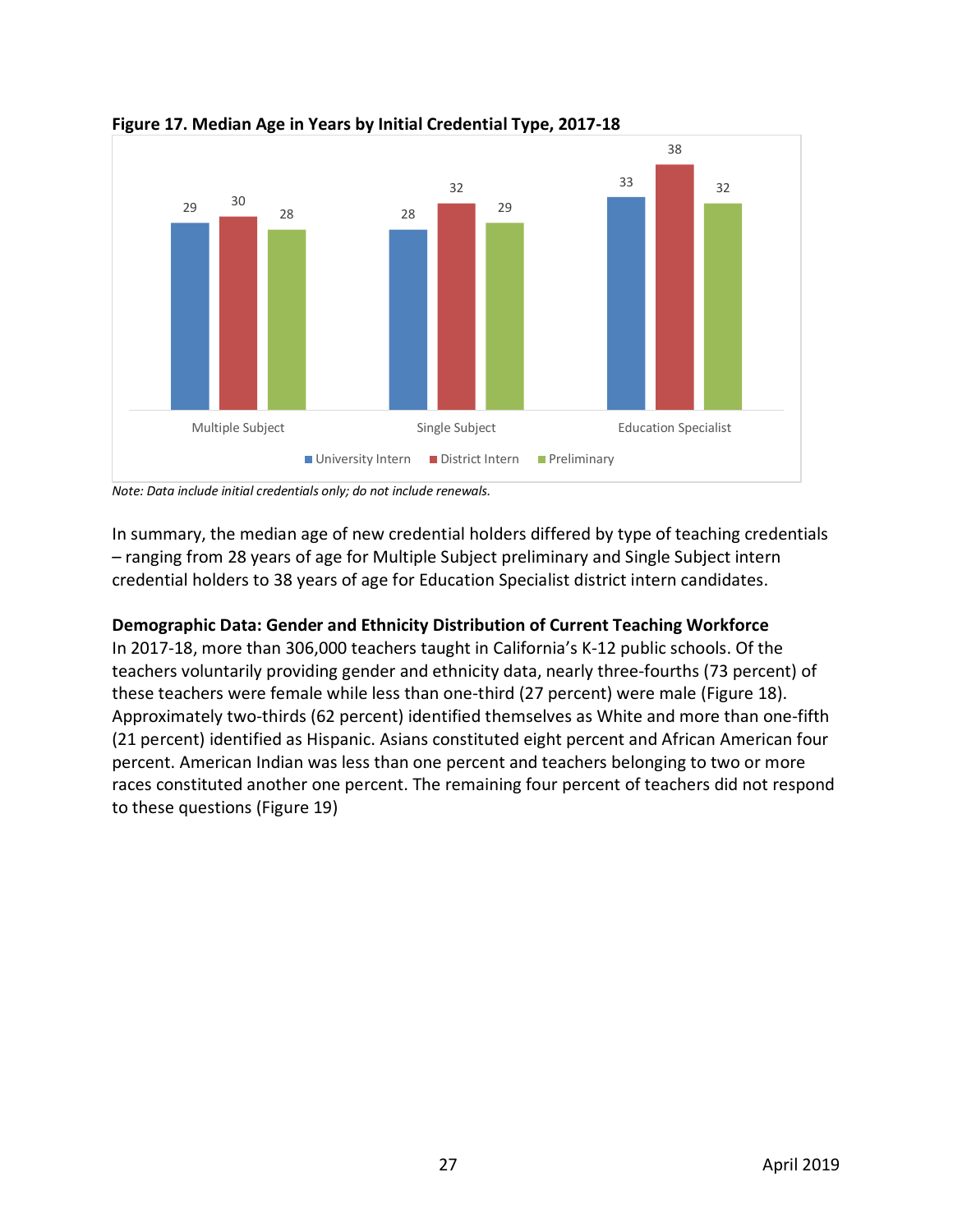

*State Summary, Number of teachers by ethnicity. Asian/Filipino category includes Pacific Islander also.*

# **Teacher Demand**

Currently there is no statewide method of collecting data that quantifies Teacher Demand. While estimations of teacher hires, Declarations of Need, and numbers of intern credentials, STSPs and PIPs and Waivers issued can be useful in understanding teacher demand, to date, the only estimations available are those published by the Department of Education for estimated teacher hires. According to the most recent data published by CDE, at the state level, more than 20,000 full-time equivalent (FTE) teachers are estimated to be needed to be hired in eighteen different subject areas for the 2018-19 year. Fifty-four counties projected teacher hires and four counties (Alpine, Amador, Plumas, and Sierra) do not report planned teacher hires for 2018-19.

Table R and Figure 20 below provide the estimated teacher hires data for the past seven years. The prior year's data indicated that the estimated teacher hires in 2001-02 was the highest at 30,173.4, and the lowest estimated teacher hires were in 2011-12, at 10,360.9. The estimated teacher hire numbers have been steadily increasing in the most recent years, with the largest increase between the 2014-15 and 2015-16 school years. However, after a steady increase in the past few years, there was a decrease of about 2,500 estimated teacher hires between 2017- 18 and 2018-19.

| TURIC IN ESTIMATOR ITAMING: OF TOUGHOF THICS GAMMIN, SUNSON TOURS, EVIL 19 TO EVID 19 |         |                                                                                          |                            |                    |  |                            |         |
|---------------------------------------------------------------------------------------|---------|------------------------------------------------------------------------------------------|----------------------------|--------------------|--|----------------------------|---------|
|                                                                                       | 2012-13 | $2013 - 14$ 2014-15                                                                      |                            | $ 2015-16 2016-17$ |  | 2017-18                    | 2018-19 |
| Estimated                                                                             |         | $13,127.5$   $13,418.8$   $17,149.3$   $21,482.7$   $22,315.1$   $23,451.4$   $20,917.8$ |                            |                    |  |                            |         |
| <b>Teacher Hires</b>                                                                  |         |                                                                                          |                            |                    |  |                            |         |
| Number Change                                                                         |         |                                                                                          | $+291.3$ +3,730.5 +4,333.4 |                    |  | $+832.4$ +1,136.3 -2,533.6 |         |
| from prior year                                                                       |         |                                                                                          |                            |                    |  |                            |         |

# **Table R. Estimated Number of Teacher Hires during School Years, 2012-13 to 2018-19**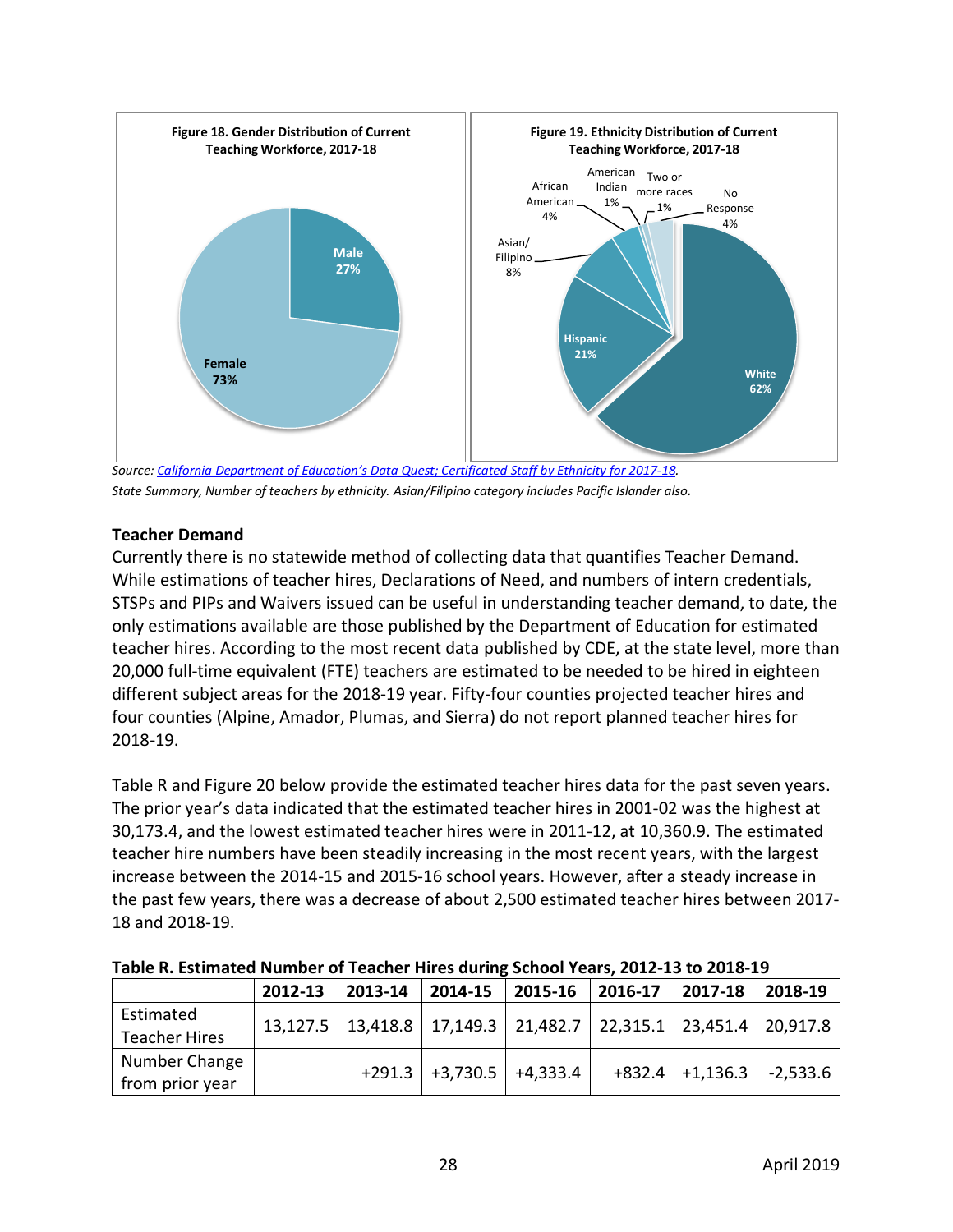

#### **Figure 20. Estimated Teacher Hires, 2012-13 to 2018-19**

*Data Source: https://dq.cde.ca.gov/dataquest/dqcensus/StfTchHires.aspx?cdcode=00&agglevel=State&year=2018- 19*

California's fifty-eight counties have been grouped within eleven geographic regions for aggregating and reporting purposes (WestEd, 2008). To gain a statewide picture of the teacher hires in the future, the data for estimated teacher hires in 2018-19 were analyzed by these geographic regions. Table S and Figure 21 below provide CDE's Estimated Teacher Hires data by geographic regions for 2018-19. About one-third (33.2 percent) of the estimated teacher hires will occur in the South Coast region, followed by more than one-fourth (26.7 percent) in the Bay Area. More than one-tenth (12.2 percent) is estimated in the Inland Empire region followed by about one-tenth (9 percent) in the South San Joaquin Central Valley. In other words, more than four-fifths (81.1 percent) of the estimated teacher hires will occur in four regions – South Coast, Bay Area, Inland Empire, and South San Joaquin Central Valley.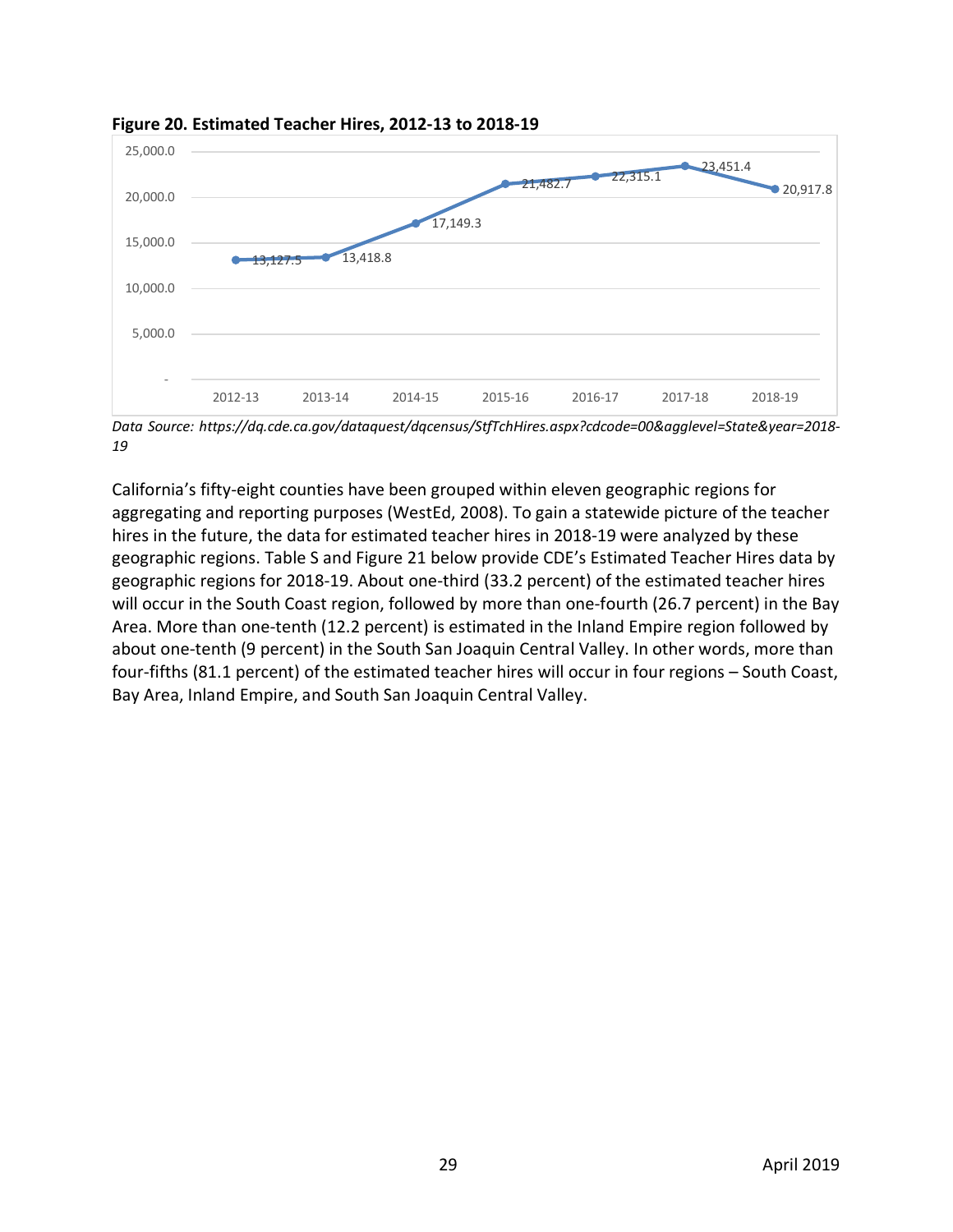| <b>Region</b>                                    | County                                                                                                      |       |
|--------------------------------------------------|-------------------------------------------------------------------------------------------------------------|-------|
| Bay Area                                         | Alameda, Contra Costa, Marin, Napa, San<br>Francisco, San Mateo, Santa Clara, Santa Cruz,<br>Solano, Sonoma | 26.7% |
| <b>Central Coast</b>                             | Monterey, San Benito, San Luis Obispo, Santa<br><b>Barbara</b>                                              | 3.8%  |
| East Inland                                      | *Alpine, *Amador, Calaveras, Inyo, Mariposa,<br>Mono, Tuolumne                                              | 0.4%  |
| <b>Inland Empire</b>                             | Riverside, San Bernardino                                                                                   | 12.2% |
| <b>North Coast</b>                               | Del Notre, Humboldt, Lake, Mendocino,<br>Trinity                                                            |       |
| North San Joaquin<br><b>Central Valley</b>       | Merced, San Joaquin, Stanislaus                                                                             | 6.3%  |
| Northeastern Inland                              | Lassen, Modoc, Nevada, *Plumas, *Sierra,<br>Siskiyou                                                        | 0.3%  |
| Sacramento<br>Metropolitan Central<br>Valley     | El Dorado, Placer, Sacramento, Yolo                                                                         | 5.6%  |
| South Coast                                      | Imperial, Los Angeles, Orange, San Diego,<br>Ventura                                                        |       |
| South San Joaquin<br><b>Central Valley</b>       | Fresno, Kern, Kings, Madera, Tulare                                                                         | 9.0%  |
| <b>Upper Sacramento</b><br><b>Central Valley</b> | Butte, Colusa, Glenn, Shasta, Sutter, Tehama,<br>Yuba                                                       | 1.8%  |

**Table S: Estimated Teacher Hires by Geographic Regions, 2018-19**

Note: Regional categories of California counties are sourced from *[Trends in California teacher demand: a county and](https://dq.cde.ca.gov/dataquest/dqcensus/StfTchHires.aspx?cdcode=00&agglevel=State&year=2018-19)  [regional perspective, REL 208-No. 057.](https://dq.cde.ca.gov/dataquest/dqcensus/StfTchHires.aspx?cdcode=00&agglevel=State&year=2018-19)*

*\*Counties without Estimated Teacher Hires for 2018-19*

#### **Figure 21: Estimated Teacher Hires by Region, 2018-19**

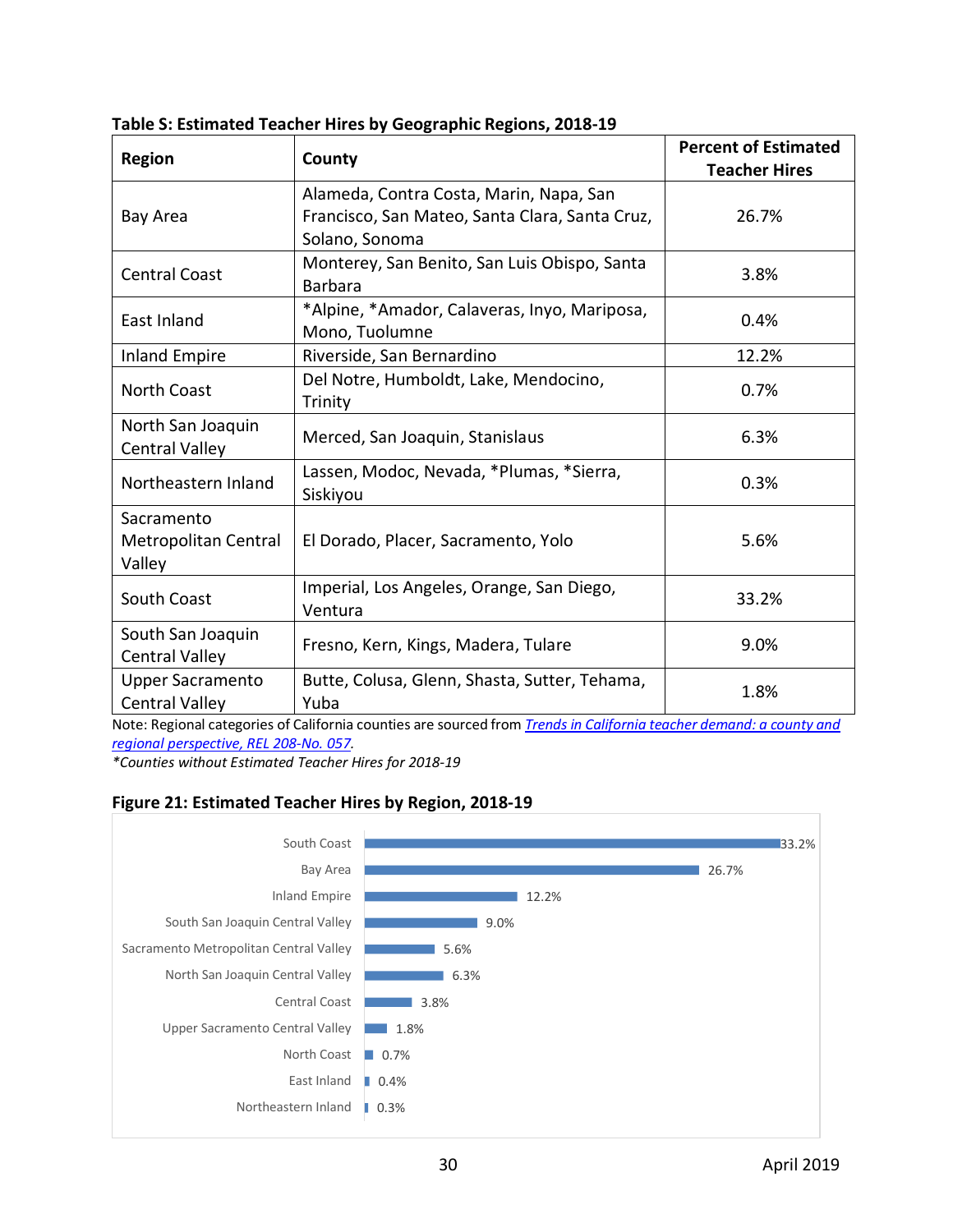When the estimated teacher hires were analyzed by county and subject areas, some interesting findings were revealed. Table T shows that nearly three-fourths (69.8 percent) of the estimated teacher hires will occur in ten counties: Los Angeles, San Diego, Alameda, San Bernardino, Santa Clara, Riverside, Contra Costa, Orange, San Joaquin, and Sacramento. About one-fifth (17.7 percent) of the estimated teacher hires will occur in Los Angeles county.

| County                       | <b>Estimated Teacher Hires</b> | <b>Percent of Total Estimated Teacher</b><br><b>Hires</b> |
|------------------------------|--------------------------------|-----------------------------------------------------------|
| Los Angeles                  | 3,712.0                        | 17.7%                                                     |
| San Diego                    | 2,035.4                        | 9.7%                                                      |
| Alameda                      | 1,527.4                        | 7.3%                                                      |
| San Bernardino               | 1,434.0                        | 6.9%                                                      |
| Santa Clara                  | 1,140.1                        | 5.5%                                                      |
| Riverside                    | 1,124.9                        | 5.4%                                                      |
| Contra Costa                 | 1,121.1                        | 5.4%                                                      |
| Orange                       | 877.5                          | 4.2%                                                      |
| San Joaquin                  | 817.0                          | 3.9%                                                      |
| Sacramento                   | 807.0                          | 3.9%                                                      |
| <b>Total of Ten Counties</b> | 14,596.4                       | 69.8%                                                     |
| <b>Statewide Total</b>       | 20,917.8                       | 100.0%                                                    |

**Table T. Estimated Teacher Hires by County, 2018-19**

*Data Source[: https://dq.cde.ca.gov/dataquest/dqcensus/StfTchHires.aspx?cdcode=00&agglevel=State&year=2018-19](https://dq.cde.ca.gov/dataquest/dqcensus/StfTchHires.aspx?cdcode=00&agglevel=State&year=2018-19)*

Table U shows nearly one-third (30.4 percent) of all estimated teacher hires would be in selfcontained classrooms (multiple subject) and special education would account for another 17.6 percent. English/Drama teachers would account for another one-tenth (9.5 percent). Mathematics, Life Sciences and Physical Sciences teachers together would account for another 16.5 percent. In other words, more than three-fourths (79.6 percent) of the estimated teacher hires in 2018-19 would occur in seven subjects.

| Table U. Estimated Teacher Hires by Subject Areas, 2018-19 |  |  |  |  |
|------------------------------------------------------------|--|--|--|--|
|------------------------------------------------------------|--|--|--|--|

| <b>Subject Area</b>                                      | <b>Estimated</b><br><b>Teacher</b> | <b>Percent of Total</b><br><b>Estimated Teacher</b> |
|----------------------------------------------------------|------------------------------------|-----------------------------------------------------|
|                                                          | <b>Hires</b>                       | <b>Hires</b>                                        |
| Self-Contained Classrooms (Multiple Subject)             | 6,357.3                            | 30.4%                                               |
| Special Education (Education Specialist)                 | 3,677.8                            | 17.6%                                               |
| English/Drama (Single Subject-English)                   | 1,993.4                            | 9.5%                                                |
| Mathematics (Single Subject-Mathematics)                 | 1,866.2                            | 8.9%                                                |
| Social Sciences (Single Subject-History/Social Sciences) | 1,150.6                            | 5.5%                                                |
| Life Sciences (Single Subject-Biology)                   | 888.3                              | 4.2%                                                |
| Physical Sciences (Single Subject-Chemistry,             | 716.6                              | 3.4%                                                |
| Geosciences, and Physics)                                |                                    |                                                     |
| <b>Total of Seven Subject Areas</b>                      | 16,650.2                           | 79.6%                                               |
| <b>Statewide Total</b>                                   | 20,917.8                           | 100.0%                                              |

*Data Source: [CDE Dataquest Teacher Hires](https://dq.cde.ca.gov/dataquest/dqcensus/StfTchHires.aspx?cdcode=00&agglevel=State&year=2018-19)*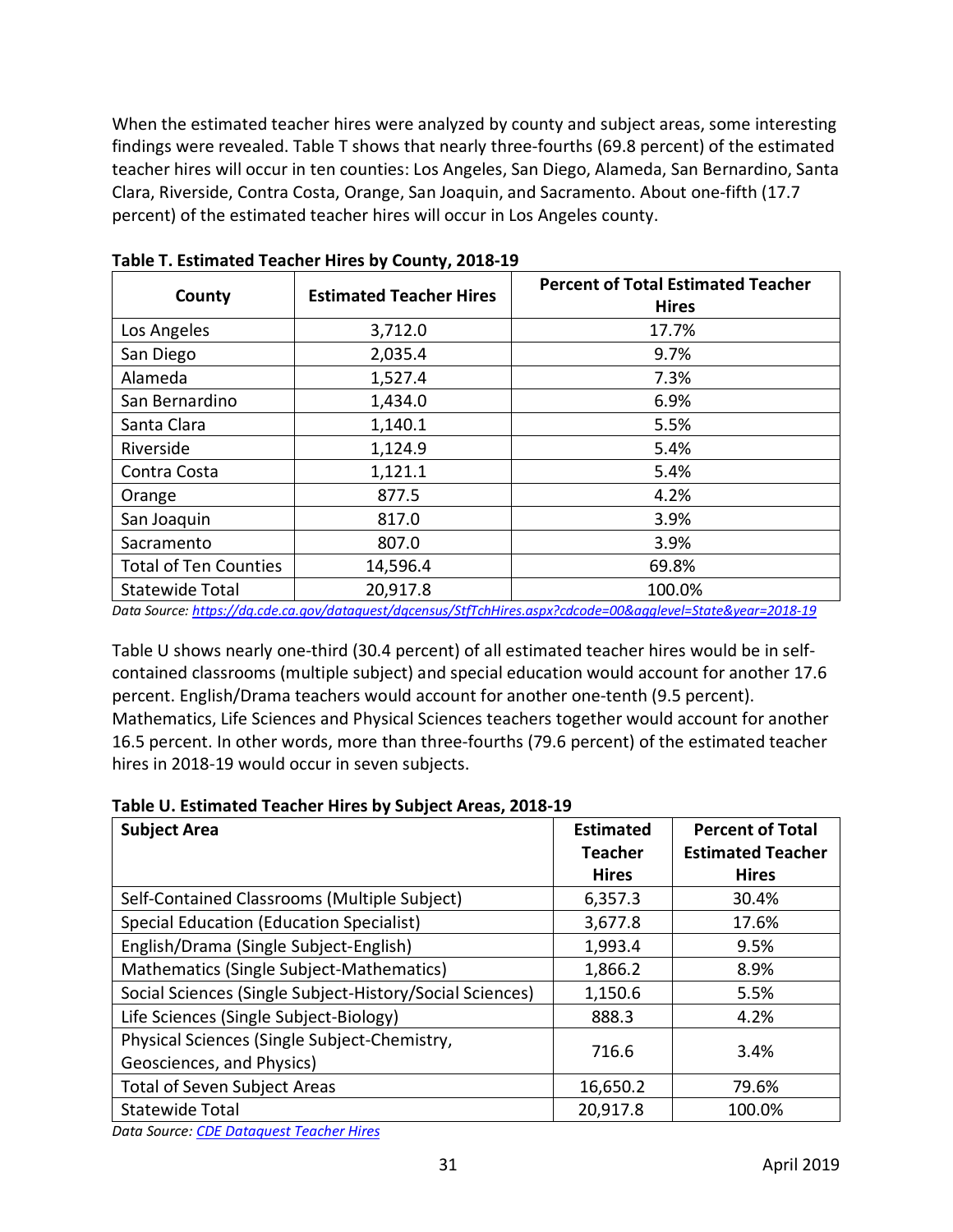In summary, in 2018-19, three-fourths of the estimated teacher hires would be in ten counties and in seven subject areas. This pattern was fairly similar in prior years as well.

#### **Summary of Selected Findings**

Selected findings provided below summarize the information contained in the full report for California during fiscal year 2017-18:

- There was a small increase in the number of newly issued credentials across all three types of preliminary teaching credentials (i.e., Multiple Subject, Single Subject, and Education Specialist). After a steady decline for ten consecutive years, 2017-18 was the fourth year in which there was an increase in the new teaching credentials. (Table A)
- The number of new credentials issued showed an increase for California IHE Prepared (3.6 percent), while showing decreases for both California District Prepared (28.4 percent) and Out-of-State prepared (6.1 percent). (Tables B, C and D)
- California IHEs prepared nearly three-fourths (73.7 percent) of the total new teaching credentials issued in 2017-18. (Table F)
- After a steady decline for a number of years in the number of candidates enrolled in teacher preparation programs, there was an increase of 11.5 percent between 2015-16 and 2016-17 (Table K). Overall, teacher preparation program enrollment increased by about 4,000 candidates in the past five years. (Figure 11)
- There has been a steady increase of candidates enrolled in intern programs in the past five years. There were increases in both types of intern programs - an increase of seven percent for University Intern programs and an increase of 51.8 percent for District Intern programs, with an overall increase of 13 percent between 2016-17 and 2017-18. (Table H)
- There has been a dramatic increase in teaching permits (PIP and STSP) issued in the past few years. The number of STSPs showed a small increase (+5.4 percent), while the number of PIPs showed a small decrease (-0.4 percent) between 2016-17 and 2017-18. (Table N)
- General Education Limited Assignment Teaching Permits (GELAP) for Multiple Subjects showed a small decrease (-2.4 percent); while GELAP in Single Subjects showed a small increase (+1.9 percent). Special Education Limited Assignment Teaching Permits (SELAP) showed a declining trend in the first four years and showed an increase (+14.7 percent) between 2016-17 and 2017-18. When all three types of Limited Assignment Teaching Permits were combined, there was an increase (+4.1 percent) between 2016-17 and 2017- 18. (Table O)
- There was a small decrease in the number of waivers issued for teaching credentials by 4.2 percent between 2016-17 and 2017-18. (Table P)
- Due to the increase in intern credentials, permits, and waivers, the proportion of fully credentialed teachers at the state level was estimated to decline by 0.3 percent. (Table Q)
- The median age differed by teaching credentials ranging from a median age of 28 years for Multiple Subject preliminary credential holders to 38 years for Education Specialist district intern candidates. (Figure 17)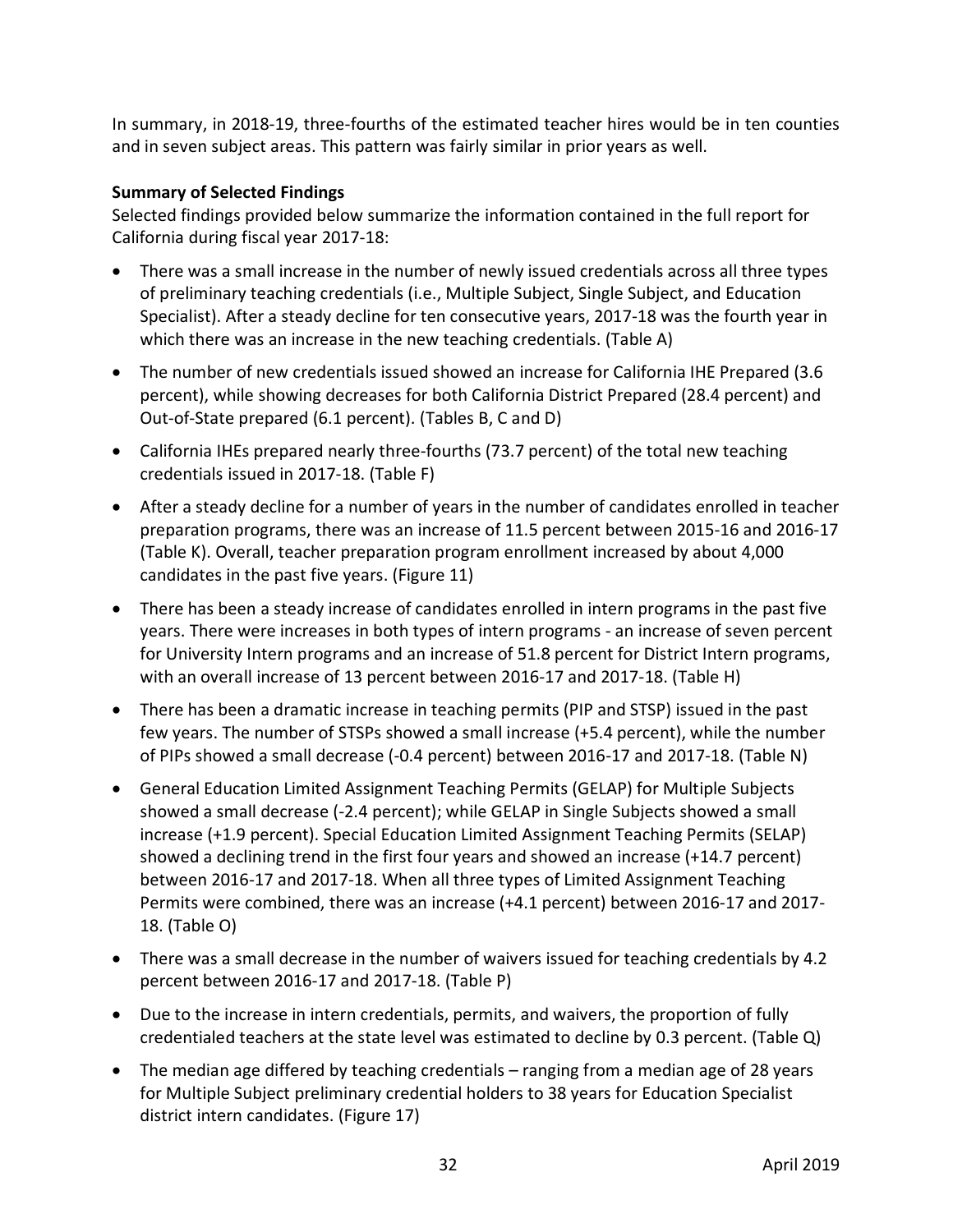- Nearly three-fourths (73 percent) of the current teaching force were female and nearly twothirds (62 percent) were White. (Figures 18 and 19)
- The estimated teacher hires data for 2018-19 indicate that about three-fourths of the estimated teacher hires will occur in ten counties and in seven subject areas.